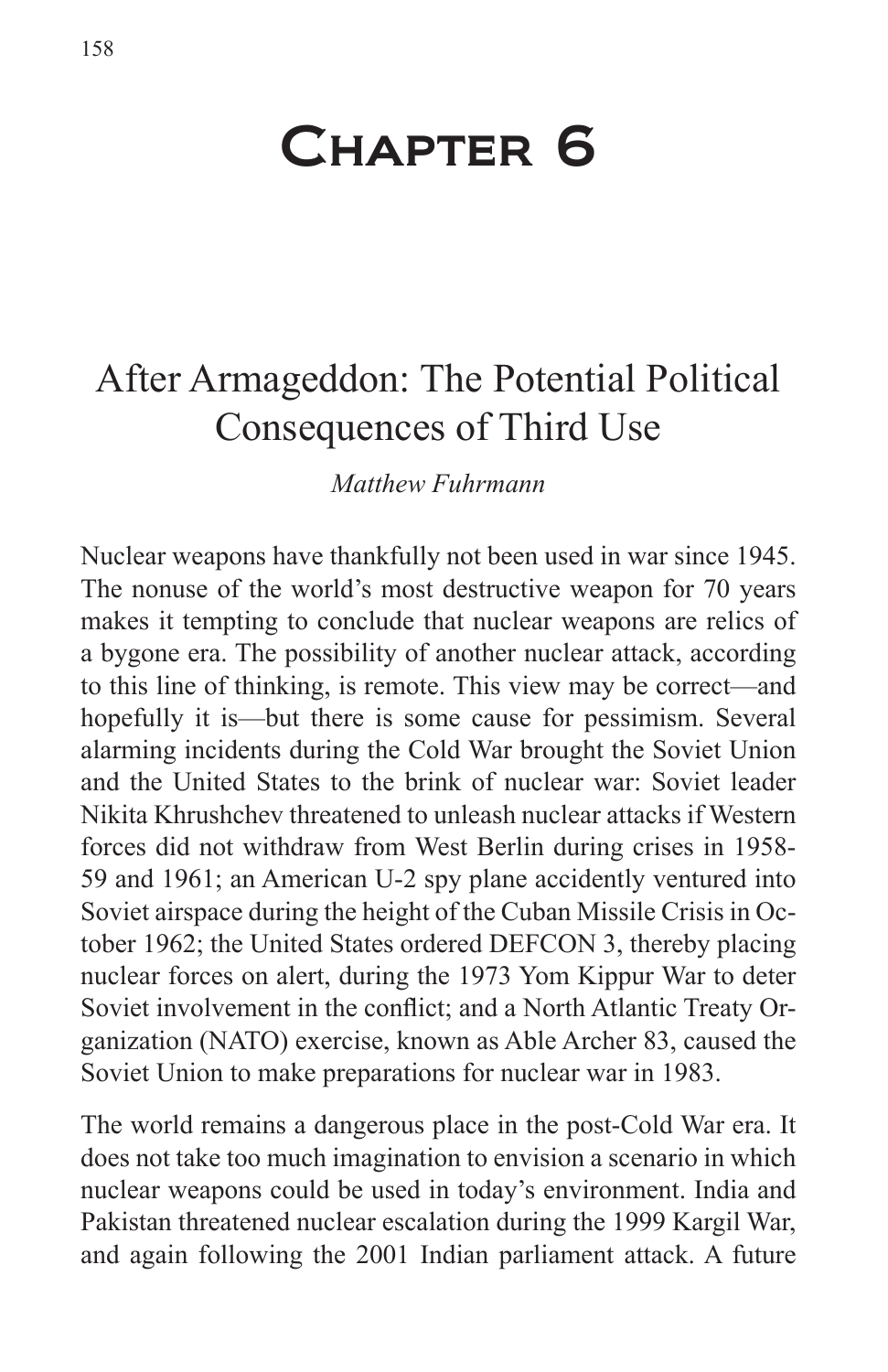Indo-Pakistani crisis could spiral out of control, leading to an accidental or intentional nuclear exchange. North Korea has made multiple nuclear threats since its first nuclear test in 2006. If backed into a corner, a desperate Kim Jung-un may carry out his threat to turn Seoul into a fireball. There have been three serious crises in the Taiwan Strait involving China and the United States—in 1954- 55, 1958, and 1995. A fourth crisis, if it occurs, could escalate to a dangerous level.

Thinking about nuclear war scenarios is unpleasant. Indeed, it is depressing to imagine an event that could cause such widespread death and destruction. Studying this subject takes us into the "dark side" of international relations.<sup>1</sup> Uncomfortable as it may be, it is important to consider what might happen if nuclear weapons are used for a third time. How might nuclear use change the world in which we live?

Little scholarly literature in political science addresses this question. On one hand, it is easy to see why this is the case. Everyone understands that a nuclear attack has the potential to inflict catastrophic damage, possibly wiping entire countries off the map. Any additional political consequences seem trivial when compared to the human costs of nuclear war. Most scholarly thinking, therefore, has been devoted to the causes of war in the nuclear age. We seek to understand why wars occur and when nuclear deterrence might fail, in part, to offer guidance on how countries can further reduce the danger of armed conflict in the shadow of nuclear weapons.<sup>2</sup> This is perfectly reasonable, and I have framed some of my own

<sup>1.</sup> This phrase is borrowed from Robert Pape, who characterizes the study of military coercion as "the dark side of international relations." Robert Pape, *Bombing to Win: Air Power and Coercion in War* (Ithaca, NY: Cornell University Press, 1996), 3.

<sup>2.</sup> As Ronald Krebs writes, "the field's overriding concern was how to prevent a catastrophe in which millions would perish. This understandable focus on the causes of war came at the expense of research into its consequences." Ronald Krebs, "In the Shadow of War: The Effects of Conflict on Liberal Democracy," *International Organization* 63, No. 1 (Winter 2009): 177-210.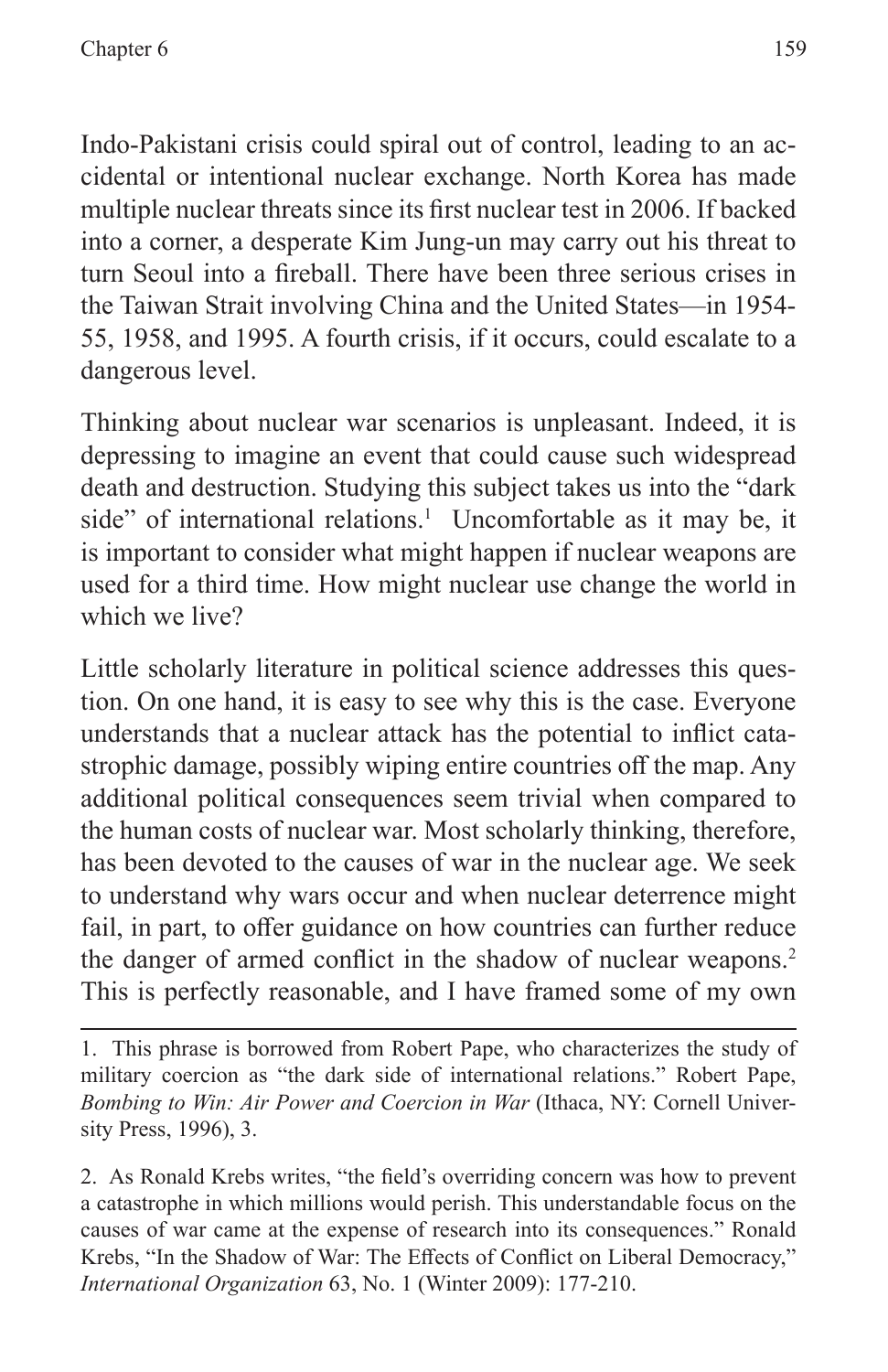research along these lines.3

However, there is value in thinking through the possible political effects of the third use of nuclear weapons. First, this exercise can help us better understand a key puzzle in international relations: Why haven't nuclear weapons been used since 1945?<sup>4</sup> Part of the answer has to do with the human costs of a nuclear attack, but this cannot be the full story. A nuclear detonation in a large city could kill several hundred thousand civilians, but one can also imagine a nuclear use scenario in which few people die. One military advantage of nuclear bombs is that they can destroy "hardened" targets more effectively than conventional weapons. The United States, in theory, could launch a nuclear attack against a remote weapons of mass destruction (WMD) facility in the middle of a desert where there are few, if any, civilians for miles.<sup>5</sup> Such an attack may not kill any more people than a conventional strike would. Why have countries not used nuclear weapons in this type of scenario? We can more fully appreciate this issue by delving deeper into the political costs of nuclear attacks. As this chapter will show, the third use of nuclear weapons carries significant costs for the attacker, even if few people are killed as a result.

Second, from a policy standpoint, we risk underestimating the costs of nuclear use if we neglect the possible political consequences. Few credible analysts would suggest that a nuclear attack would

4 . Nina Tannenwald, *The Nuclear Taboo: The United States and the Non-Use of Nuclear Weapons Since 1945* (New York: Cambridge University Press, 2008); and T.V. Paul, *The Tradition of Nonuse of Nuclear Weapons* (Palo Alto, CA: Stanford University Press, 2009).

5. This is similar to a scenario discussed in Daryl Press, Scott Sagan, and Benjamin Valentino, "Atomic Aversion: Experimental Evidence on Taboos, Traditions, and the Non-Use of Nuclear Weapons," *American Political Science Review* 107, No. 1 (February 2013): 188-206.

<sup>3.</sup> See, for example, Matthew Fuhrmann and Todd S. Sechser, "Signaling Alliance Commitments: Hand-Tying and Sunk Costs in Extended Nuclear Deterrence," *American Journal of Political Science* 58, No. 4 (October 2014): 919- 935.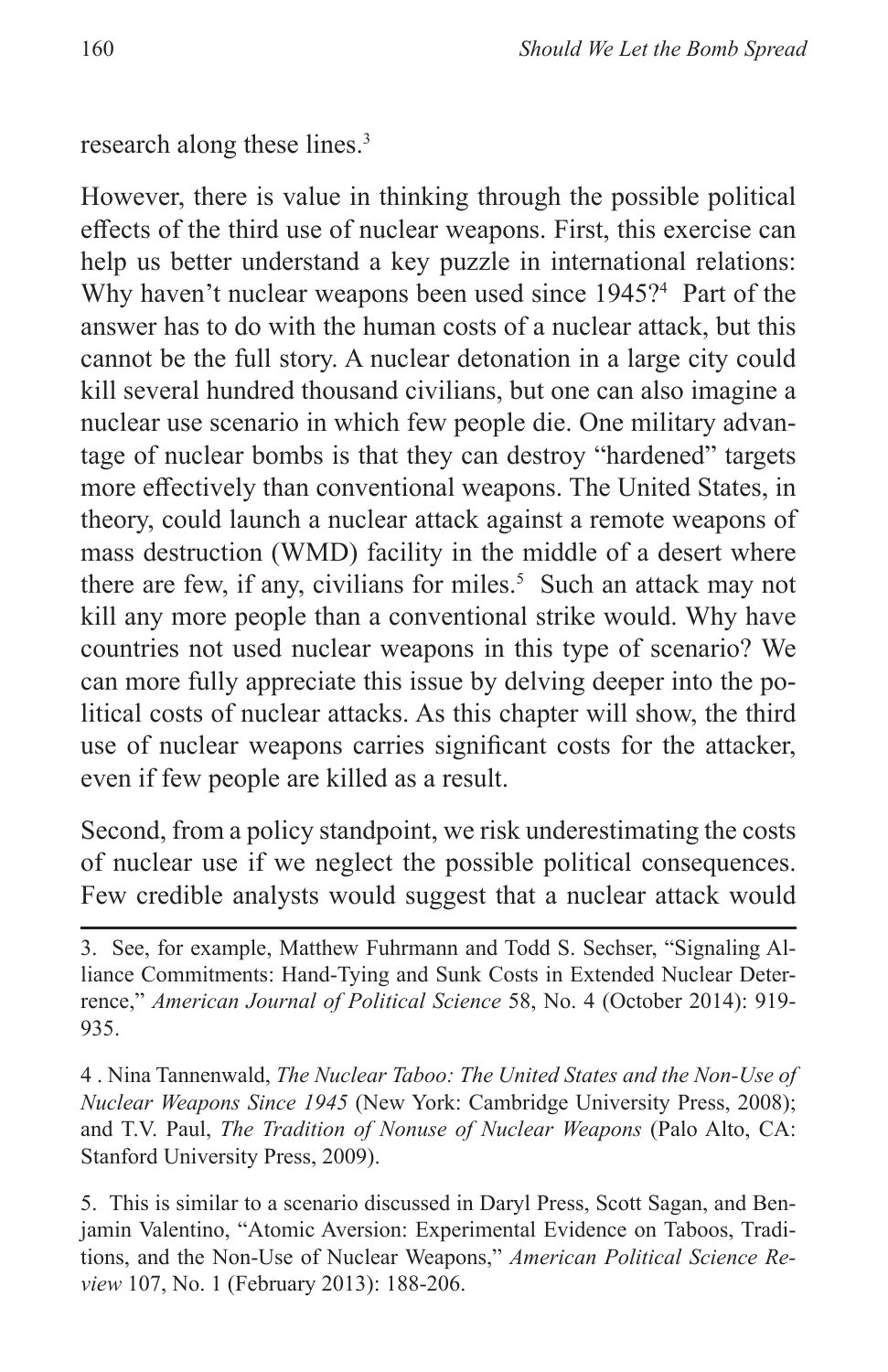not be costly. But significant costs may be "hidden," especially in cases where a country is not directly involved in nuclear use, either as the attacker or the target. The analysis that follows reveals that there are significant political risks associated with the third use of nuclear weapons. Once we take stock of these consequences, nuclear use seems even more cataclysmic than when we focus on the human costs alone.

This chapter considers the possible political ramifications of the bomb's third use. Lacking crystal balls, it is impossible to know for sure how world politics might change following a nuclear attack. Reaching definitive conclusions about something that has not happened is exceedingly difficult, and this inevitably requires a fair amount of speculation. This chapter does not intend to predict the future. It instead has three main goals: (1) to identify some of the conceivable political consequences of nuclear use; (2) to discuss variables that are likely to shape the degree to which these costs materialize; and (3) to comment on what my analysis teaches us about the role of nuclear weapons in world politics. The sections that follow address these issues in turn.

## *Potential Political Effects of the Third Use of Nuclear Weapons*

This section considers some of the possible consequences of a nuclear attack. Before proceeding, some key points warrant further clarification. I focus on the political effects of nuclear use, largely leaving aside the numerous humanitarian, social, environmental, and economic consequences that would no doubt arise from a nuclear strike. Non-political issues associated with nuclear use are critically important, but they fall outside the scope of this particular chapter. Additionally, my analysis centers on the possible third use of nuclear weapons. The bomb's third use could lead to unrestrained nuclear warfare, but this chapter is not designed to assess the consequences of nuclear holocaust scenarios. Nuclear escalation is one conceivable consequence of a nuclear attack, and I dis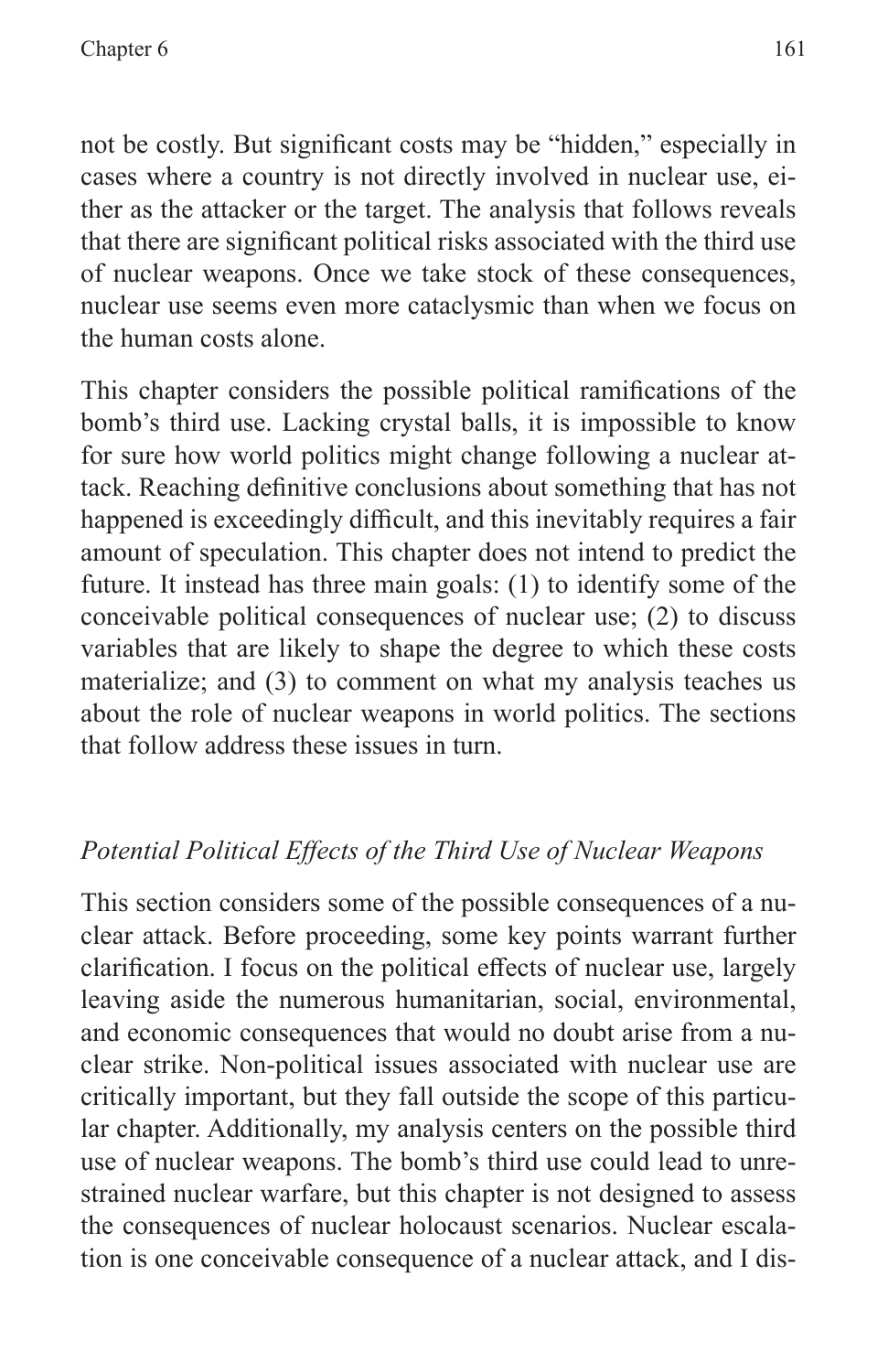cuss this possibility below, but I do not strive to comprehensively analyze the political consequences of total nuclear war.

The list of political costs that could arise from nuclear use is practically endless. I focus on some of the most significant consequences, grouping them into four main categories: (1) military escalation and the diffusion of armed conflict, (2) political blowback for the nuclear user, (3) damage to the nonproliferation regime, and (4) erosion of democracy. All of the consequences discussed below could plausibly result from a nuclear attack. This does not imply, however, that they would automatically materialize.

#### Military Escalation and the Diffusion of Armed Conflict

The third use of nuclear weapons could ignite an ongoing military conflict. Whether nuclear use leads to further military escalation depends, in part, on how the target state responds. If the target also possesses a nuclear arsenal, there would be significant pressure to launch a retaliatory nuclear strike. The third use of nuclear weapons, then, could quickly lead to the fourth use. After that, the conflict could escalate from limited to total nuclear war. Of course, even if the target has the capacity to strike back with its arsenal, nuclear retaliation is by no means guaranteed. The target may instead choose to launch a stiff conventional response, or surrender and not respond at all.<sup>6</sup> However, there is a non-trivial danger that using nuclear weapons could lead to unrestrained military escalation.

The level of escalation may depend on actors other than the nuclear user and the target. Nuclear use could pull other countries, especially powerful ones, into an ongoing war. During the Cold War, most of the plausible nuclear attack scenarios involved the United States and the Soviet Union. The situation is different to-

<sup>6.</sup> A target contemplating retaliation with nuclear weapons would have to weigh the benefits of attacking against the costs. A state might choose not to strike back with atomic weapons, for instance, if it believed that doing so would cause it to suffer further nuclear punishment, especially if the issue at stake was non-vital.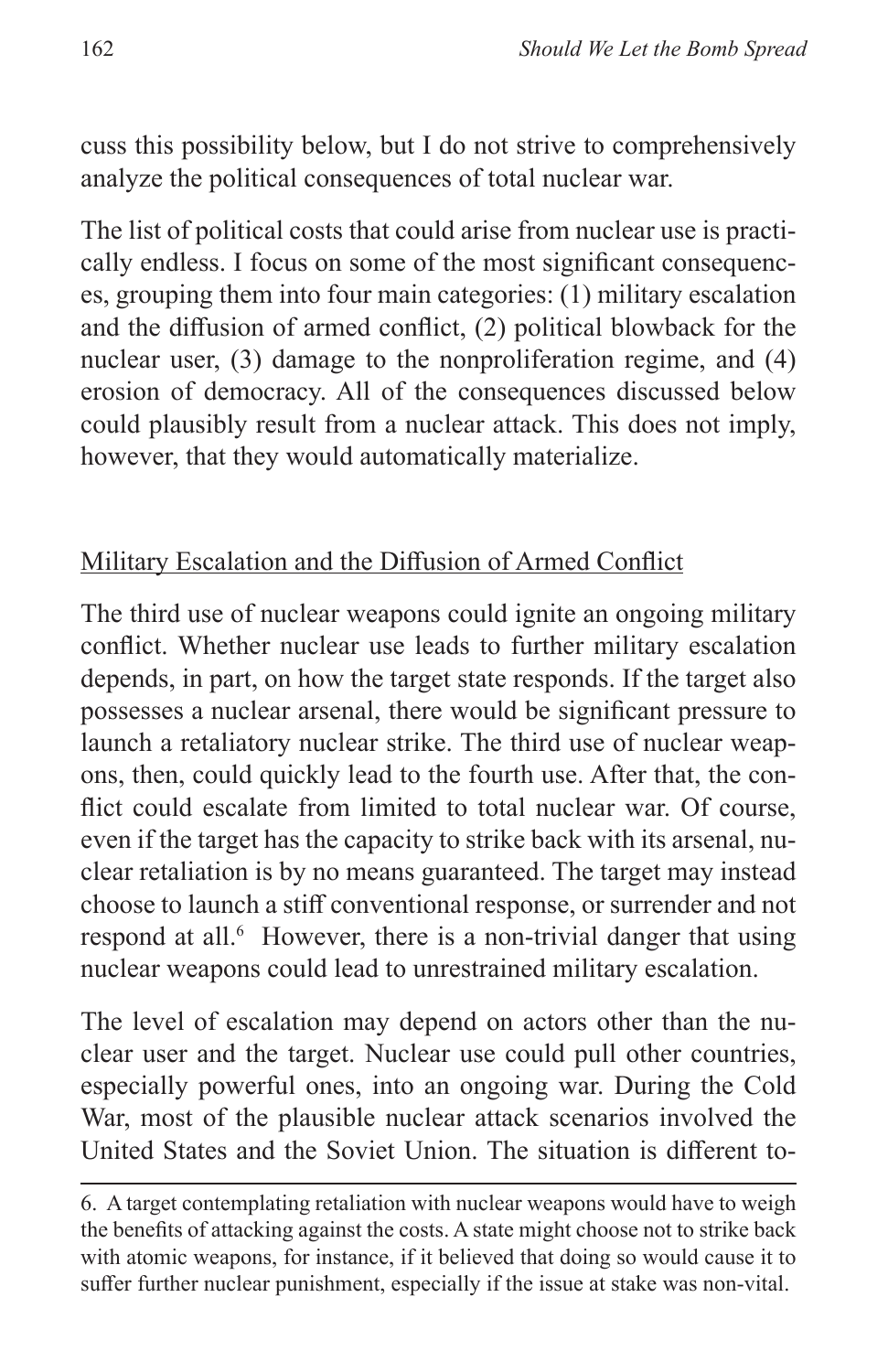day: Many dangerous flashpoints in the world center on disputes between regional powers, like India and Pakistan. When regional powers armed with nuclear arsenals fight, there is often significant pressure on other countries to intervene. During the 1999 Kargil War, for example, the United States actively sought to prevent nuclear escalation. After U.S. intelligence detected the movement of Pakistani nuclear weapons, President Bill Clinton warned Pakistani leader Nawaz Sharif not to launch a nuclear attack, and this may have helped bring an end to the conflict. If a regional nuclear power followed through on an atomic threat, it would likely be difficult for the United States to remain on the sidelines. Washington may decide to intervene militarily, to deter further nuclear escalation. The prospect of suffering military punishment at the hands of a superpower may de-escalate a war, as it did in the case of Kargil.

Yet superpower intervention could further escalate tensions. Should the United States join a limited nuclear war, the American arsenal could be on the table. Pressure might mount, especially if there were high casualties for U.S. forces, to launch retaliatory nuclear strikes against the initial nuclear user. Imagine, for the sake of illustration, that North Korea launched a surprise nuclear attack against Japan or South Korea. The United States may intervene to defend its allies. If it did, Washington would surely prefer to prevail using conventional military power only. However, if the conflict persisted, some may come to believe that America could not "win"—at least not at an unacceptable cost—by continuing to fight at the conventional level. The end result, if this kind of thinking prevailed, could be an American nuclear response. Not only does this stylized example illustrate how superpower intervention could intensify an ongoing war, it also underscores that the third use of nuclear weapons might lead to nuclear retaliation even if the target is nonnuclear.

There are other, less obvious ways that a nuclear attack could lead to the further spread of military conflict. Research shows that war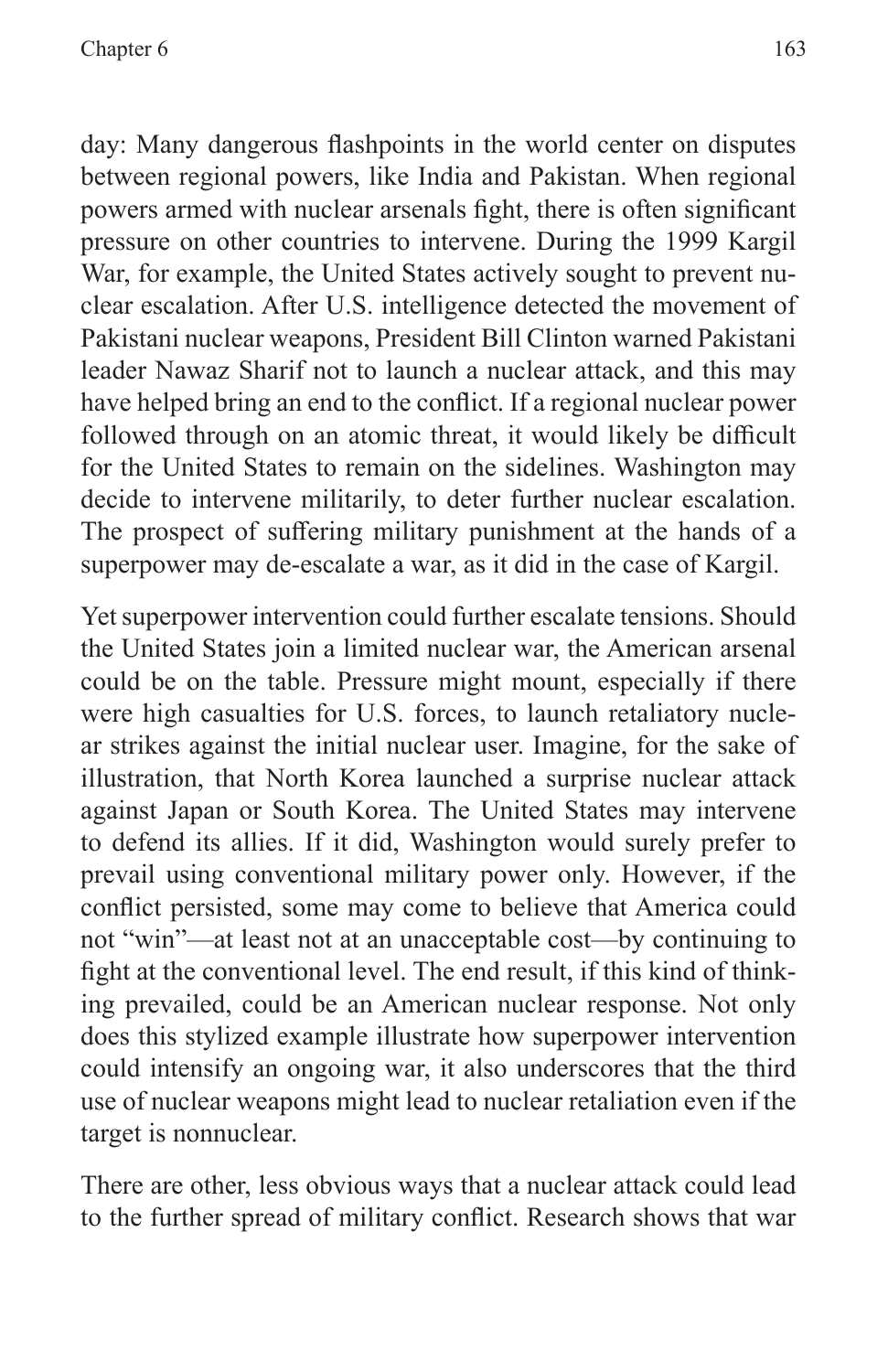undermines public health.7 Armed conflict can expose individuals to conditions that are conducive to the spread of disease, reduce the resources available for public health, and destroy critical infrastructure, like hospitals. One can imagine that the third use of nuclear weapons might create a severe public health crisis in the target country. Hundreds of thousands of civilians could be killed or injured, and medical help might not be readily available. The public health emergency that would likely ensue from a nuclear attack, combined with widespread panic in the civilian population, could undermine stability in the target country, potentially raising the risk of political violence or civil war.

The environmental consequences of a nuclear attack could also fuel instability in the target. A rich literature suggests that environmental degradation increases the risk of conflict, in part, by causing resource scarcity.<sup>8</sup> A nuclear attack would severely damage the surrounding environment, potentially rendering large portions of land uninhabitable. Moreover, food and water supplies could be contaminated. People may believe that it is unsafe to consume resources from the target, even if the food supply is unaffected by the nuclear blast, leading to further resource shortages. All of this could provoke a competition over scarce resources, potentially breeding conflict or civil war in the target country.

Chaos in the target state could have consequences for neighboring states, too. War is known to create refugee problems. As a result of the ongoing Syrian Civil War, for instance, more than 2 million civilians have fled Iraq, Lebanon, Jordan, Turkey, and elsewhere. Individuals may flee conflict zones because their homes are de-

<sup>7.</sup> See, for example, Hazem Adam Ghobarah, Paul Huth, and Bruce Russett, "Civil Wars Kill and Maim People—Long After the Shooting Stops," *American Political Science Review* 97, No. 2 (May 2003): 189-202; and Zaryab Iqbal, *War and the Health of Nations* (Palo Alto, CA: Stanford University Press, 2010).

<sup>8.</sup> Henrik Urdal, "People vs. Malthus: Population Pressure, Environmental Degradation, and Armed Conflict Revisited," *Journal of Peace Research* 42, No. 4 (July 2005): 417-434.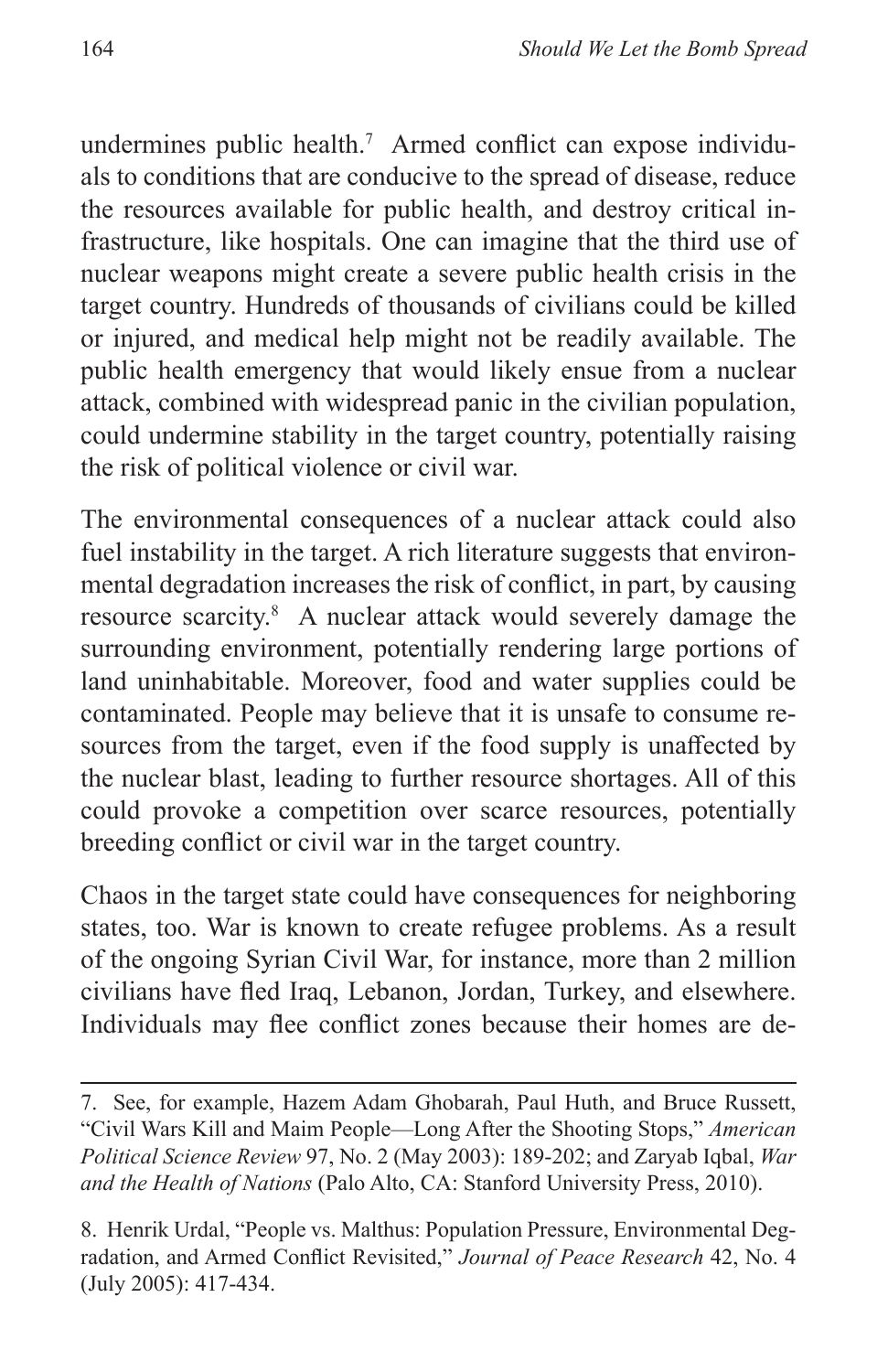stroyed or due to concerns about their future safety. In any case, massive refugee flows can have significant political consequences. Most notably, the presence of refugees from neighboring states increases the likelihood that a country will experience political turmoil and armed conflict.<sup>9</sup> A nuclear attack could produce a similar sequence of events on a larger scale.

Civilians in the target country could flee to neighboring states in droves. Many would leave due to the belief that radioactive fallout from a nuclear blast makes it unsafe to remain in the country. Others may flee, even if they live far from the blast site, because they fear additional nuclear attacks. Neighboring countries would probably be ill-equipped to take on massive refugee flows. At the very least, this could create a major humanitarian crisis. Consider what happened following the March 2011 accident at Japan's Fukushima nuclear power plant. Widespread radioactive contamination forced many residents to flee the surrounding area. Two years after the disaster, there were still 83,000 nuclear refugees who were unable to return home.<sup>10</sup> The large-scale movement of people following a nuclear attack could raise the risk of conflict in neighboring countries by sapping public resources, inciting ethnic tensions, or spreading fear and uncertainty. Anticipating the problems associated with taking on refugees on a large scale, potential host countries might deny entry to civilians from the target country. If this happens, refugees themselves might turn to violence, in a desperate attempt to gain sanctuary in a neighboring state.

The third use of nuclear weapons could also have long-term consequences for international conflict. It is widely believed that conflict begets conflict.<sup>11</sup> In other words, once two countries fight, they are

9. Idean Salehyan and Kristian Skrede Gleditsch, "Refugees and the Spread of Civil War," *International Organization* 60, No. 2 (Spring 2006): 335-366.

10. Martin Fackler, "Japan's Nuclear Refugees, Still Stuck in Limbo," *New York Times*, October 1, 2013: available from *[www.nytimes.com/2013/10/02/world/](www.nytimes.com/2013/10/02/world/asia/japans-nuclear-refugees-still-stuck-in-limbo.html?_r=0) [asia/japans-nuclear-refugees-still-stuck-in-limbo.html?\\_r=0.](www.nytimes.com/2013/10/02/world/asia/japans-nuclear-refugees-still-stuck-in-limbo.html?_r=0)*

11. See, for example, Paul Diehl and Gary Goertz, W*ar and Peace in Interna-*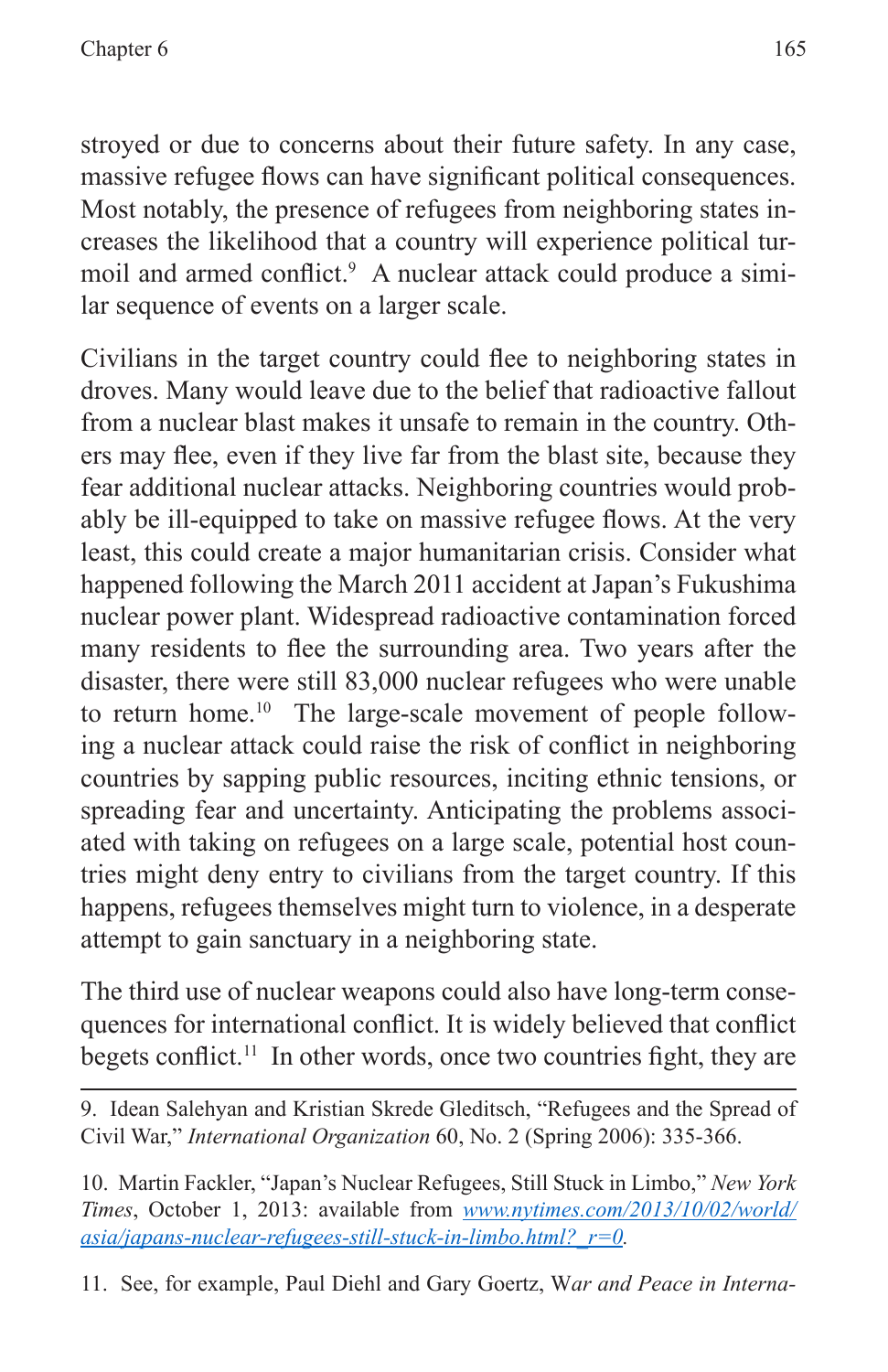more likely to experience future military disputes. War, therefore, can lead to a vicious cycle that is difficult to reverse. It is no accident, according to this perspective, that countries such as India and Pakistan fight repeatedly over similar issues. Why do many conflicts recur? Part of the answer is that armed conflict creates grievances and leads to resentment and distrust, which increases the likelihood of future conflict. For example, there is still bad blood between Japan and South Korea over atrocities committed by Imperial Japan during World War II. Today, due to persistent feelings of resentment, the leaders of these two countries are reportedly "barely on speaking terms."12 The use of nuclear weapons would likely result in widespread bitterness toward the nuclear user among individuals in the target country. As a result, once two countries fight a nuclear war, they are likely to fight again in the future. The consequences of nuclear use for international conflict, therefore, could persist long after fighting in the nuclear war stops. Nuclear use could severely exacerbate an existing interstate rivalry, or lead to the onset of a new one.

#### Political Blowback for the Nuclear User

The preceding discussion highlights some of the ways in which nuclear use could be damaging for international security. In this section, I focus on consequences that are unique to the nuclear user.<sup>13</sup> I highlighted the most direct such cost above: The user could suffer nuclear or conventional retaliation from the target or from third parties. Yet the possible costs for the attacker do not end there.

*tional Rivalry* (Ann Arbor, MI: University of Michigan Press, 2000).

12. Martin Fackler and Ghoe Sang-Hun, "A Growing Chill Between South Korea and Japan Creates Problems for the U.S.," *New York Times*, November 23, 2013, available from [http://www.nytimes.com/2013/11/24/world/asia/a-grow](http://www.nytimes.com/2013/11/24/world/asia/a-growing-chill-between-south-korea-and-japan-creates-problems-for-the-us.html)[ing-chill-between-south-korea-and-japan-creates-problems-for-the-us.html.](http://www.nytimes.com/2013/11/24/world/asia/a-growing-chill-between-south-korea-and-japan-creates-problems-for-the-us.html)

13. The discussion in this section draws partially on *Nuclear Weapons and Coercive Diplomacy* (Cambridge: Cambridge University Press, 2016).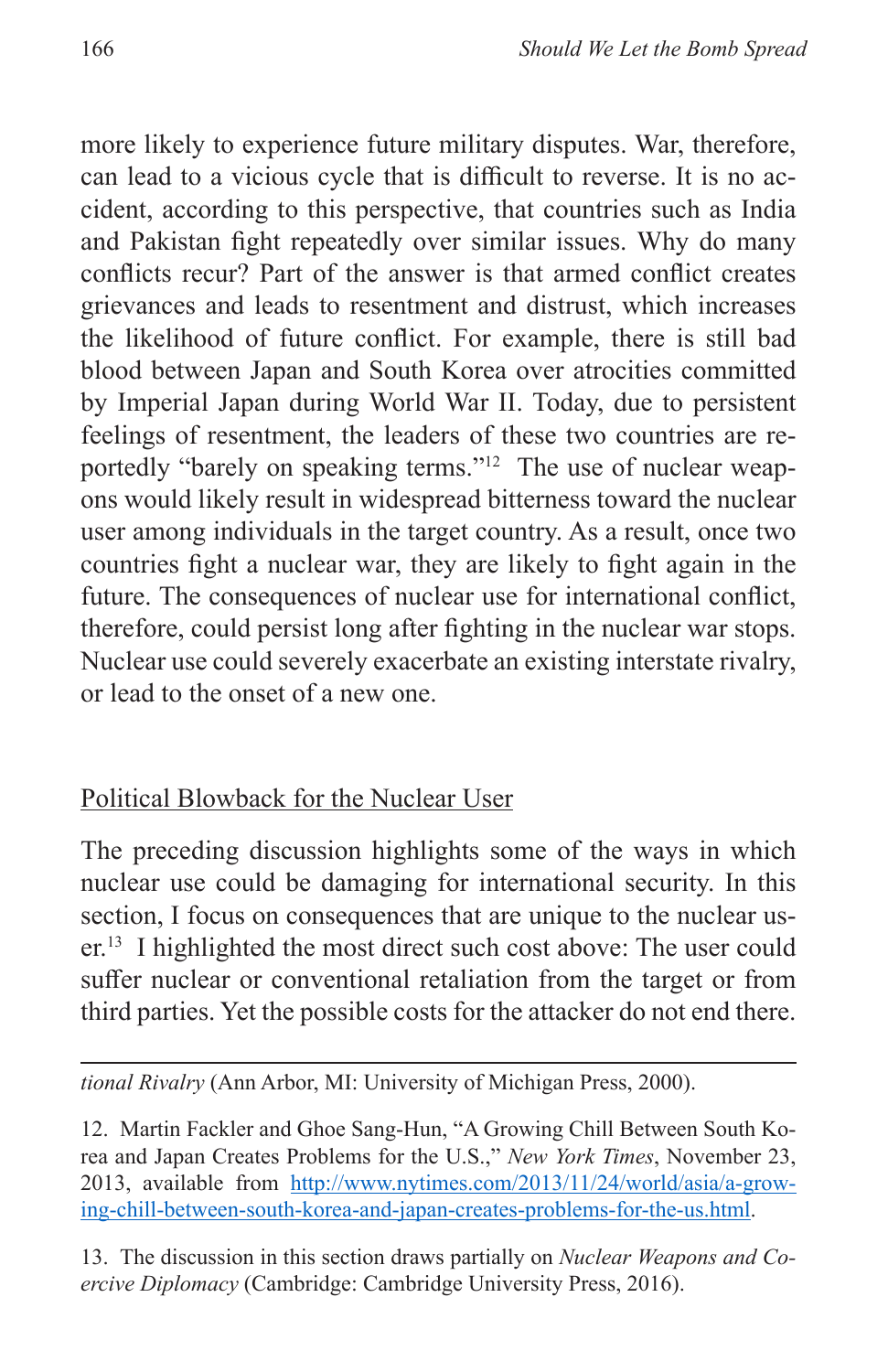A state that carried out the third use of nuclear weapons could experience other kinds political blowback.

A leader who carries out a nuclear attack could put his or her political future at risk. The third use of nuclear weapons would shatter a tradition of nuclear nonuse that has persisted for decades, a point that I will revisit in the subsequent section. Other countries are therefore likely to be threatened by the nuclear user's actions. They may seek to remove him or her from power through a foreign imposed regime change (FIRC). In the past, the United States has used FIRCs to punish leaders who pursued policies that were inimical to American interests. Washington covertly removed Mohammad Massaddegh from power in Iran during the 1950s and attempted to eliminate Cuban leader Fidel Castro on numerous occasions in the 1960s, to cite a couple of particularly infamous examples. The United States has also removed foreign leaders from power overtly, as in the case of Saddam Hussein during the 2003 Iraq War. It is not too hard to imagine that a leader who used nuclear weapons might suffer a similar fate. International actors may be unnecessary to remove the nuclear user from power. The use of nuclear weapons could incite domestic unrest, possibly triggering a domestic revolt that forces the nuclear user to step down.

Using nuclear weapons could complicate a state's relations with friendly nations. Countries often strain their alliance relationships when they take aggressive actions. For example, the United States was displeased when British and French troops invaded the Suez Canal zone in 1956. The Soviet Union was similarly alarmed when one of its protégés, North Korea, seized a U.S. military vessel known as the USS Pueblo in 1968. Alliances are particularly likely to become strained when there is the possibility of nuclear escalation. Many leaders in Western Europe were incensed by discussions of nuclear use in the United States during the Korean War (1953), the Indochina War (1954), and the Berlin crises (1958-59 and 1961). Soviet leader Nikita Khrushchev likewise became deeply concerned when Fidel Castro privately advocated for preventive nuclear strikes against the United States during the Cuban Mis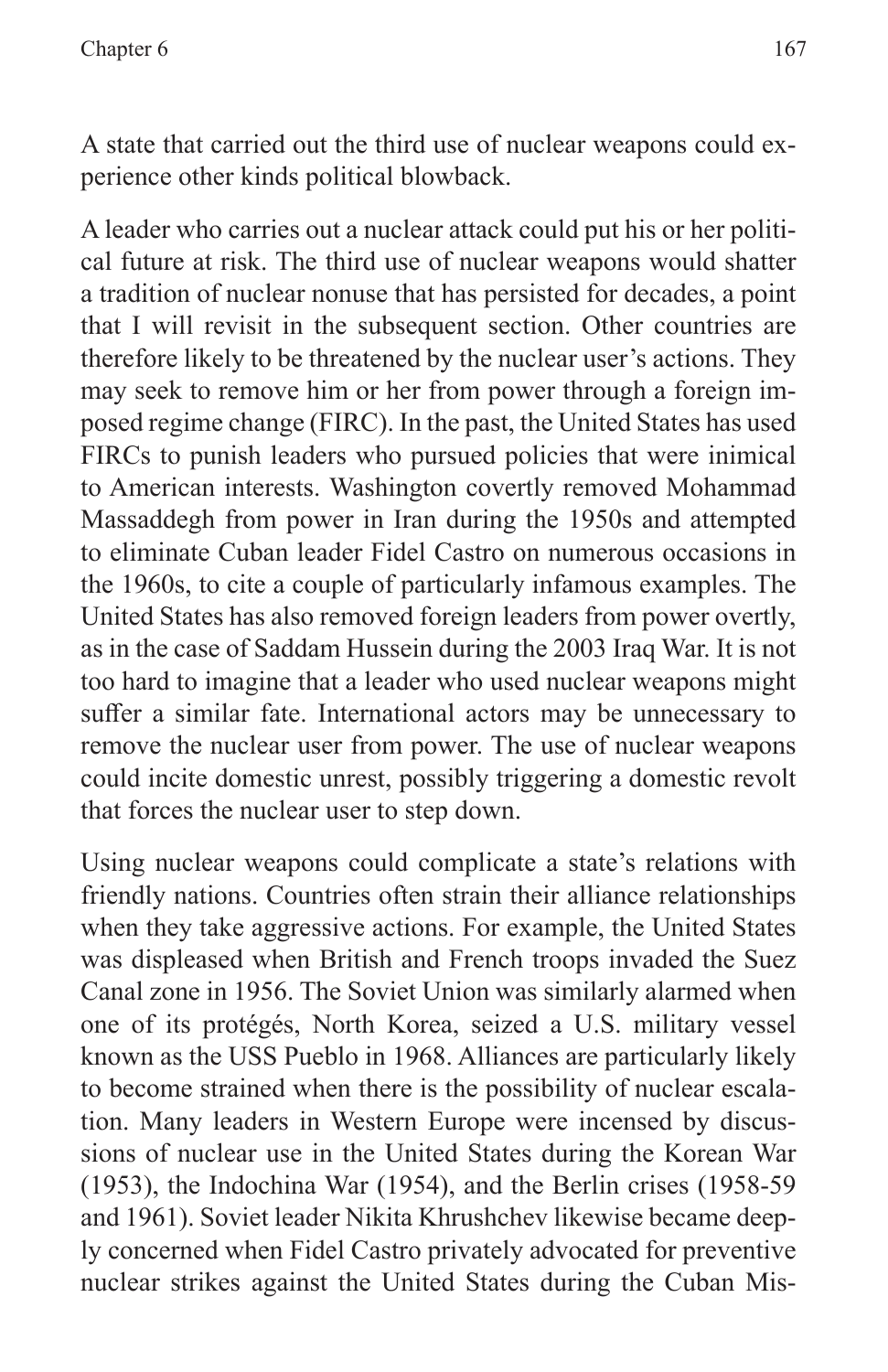sile Crisis. As a result of this episode, Khrushchev believed that he could no longer trust Castro. When the crisis ended the Soviets removed their tactical nuclear weapons from Cuba (the existence of which the United States did not know at the time) that they initially intended to keep on the island. Castro's mercurial behavior thus cost him weapons that could have been vital to his security. The actual use of nuclear weapons could have profound effects on alliance relationships. Allies may turn their backs on the nuclear user or, at the very least, lose confidence in that state. The nuclear user may be left with few, if any, friends.

In addition to causing a state to lose friends, using nuclear weapons may create enemies. Other states may align against the nuclear user, seeking to contain that state in the long-term. Countries often form military alliances to counter common threats.14 As the old adage goes, an enemy of an enemy is a friend. Because other countries are likely to find a state that uses nuclear weapons highly threatening, they may unite against it by forging formal alliances. By ganging up on the nuclear user in an attempt to contain it, the international community would likely frustrate the user's ability to pursue its interests in the realm of foreign policy. Imagine if China used nuclear weapons in a future crisis with one of its regional rivals. That would likely change the way that many states perceive Beijing's intentions, causing them to be more wary of China's rise than they otherwise would be. Countries in Asia might therefore actively contain China, to meet what they perceive as a growing threat. In the end, China, a country whose grand strategy is based partially on the notion of a "peaceful rise," may end up worse off than it would have been in the absence of a nuclear attack.

The nuclear user could also become internationally isolated in other ways. Countries might levy harsh economic sanctions against that state or terminate commercial ties altogether. It is also conceivable that states might sever diplomatic relations, leaving the nuclear

<sup>14.</sup> Stephen Walt, *The Origins of Alliances* (Ithaca, NY: Cornell University Press, 1987).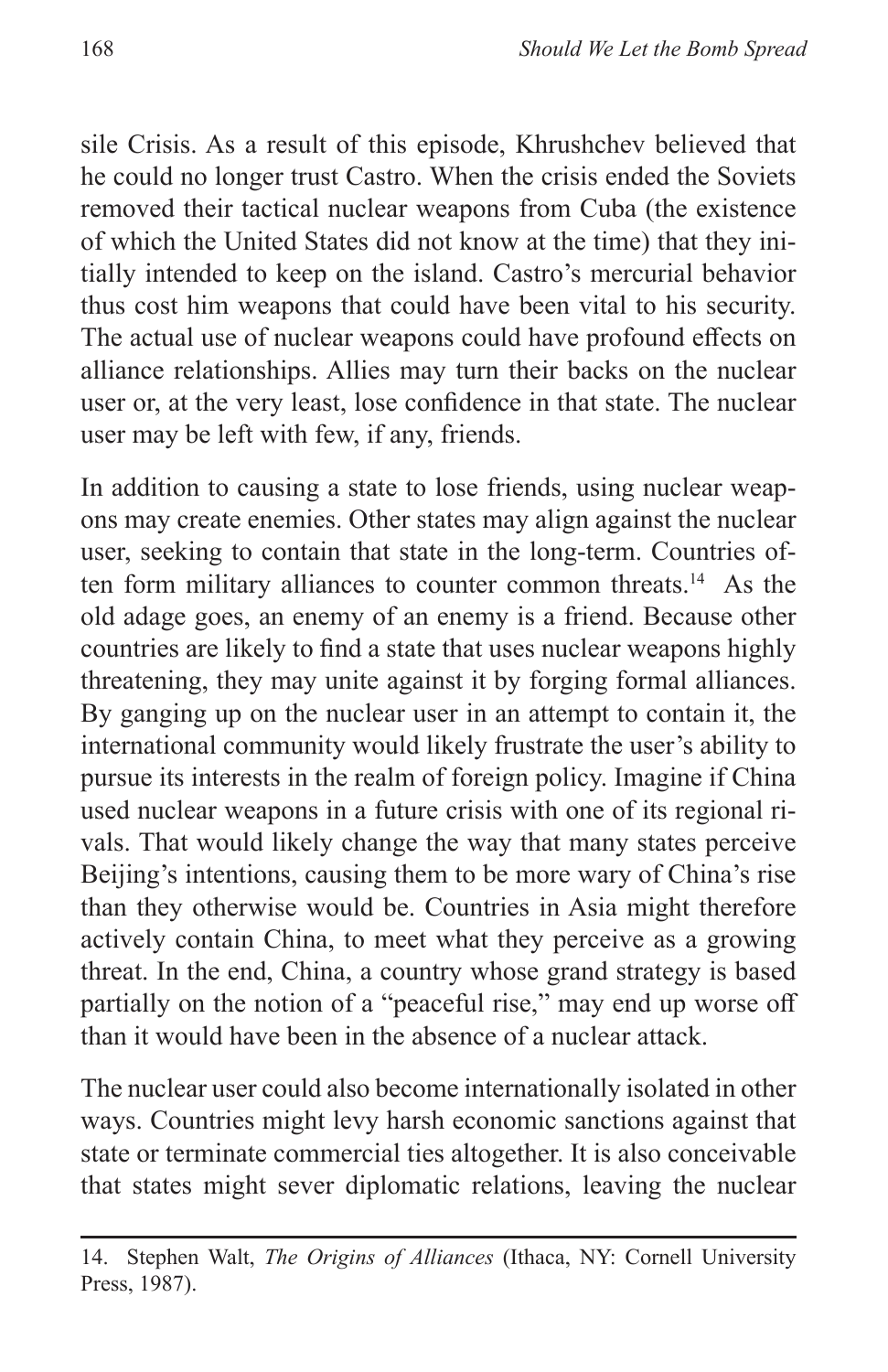user politically cut off from the rest of the world. Additionally, being labeled as a pariah could undermine a country's international influence.

## Damage to the Nonproliferation Regime

The third use of nuclear weapons could undermine the nuclear nonproliferation regime. As noted above, there is a 70-year tradition of nuclear nonuse. Countries had opportunities to use nuclear weapons on a number of occasions, including some of those referenced above, but they refrained from doing so each time. In a few instances—notably the Vietnam War and the Soviet-Afghan War nuclear powers accepted defeat before using their nuclear arsenals. The persistent absence of nuclear use has led to the creation of a "nuclear taboo."15 This taboo brings stability to world politics by giving states greater confidence that they will not be subjected to unprovoked nuclear attacks. The third use of nuclear weapons, however, could shatter the nuclear taboo.

Using nuclear weapons for a third time might set a dangerous precedent—namely, that it is acceptable to use atomic bombs to resolve interstate disputes.16 By changing the rules of the game, nuclear use could make future nuclear attacks more likely. To illustrate, consider how the use of nuclear weapons during the 1982 Falklands War might have affected the nuclear taboo. Britain carried nuclear weapons—specifically nuclear depths bombs—to the South Atlantic after Argentina occupied the disputed Falkland Islands. What if Britain had used one of those bombs, either intentionally or accidentally? Some may find this possibility farfetched, but if it had happened, it may have changed the way that countries

15. Tannenwald, *The Nuclear Taboo*.

<sup>16.</sup> Scott Sagan, "Realist Perspectives on Ethical Norms and Weapons of Mass Destruction," in Sohail Hashemi and Steven Lee, eds., *Ethics and Weapons of Mass Destruction: Religious and Secular Perspectives* (Cambridge: Cambridge University Press, 2004).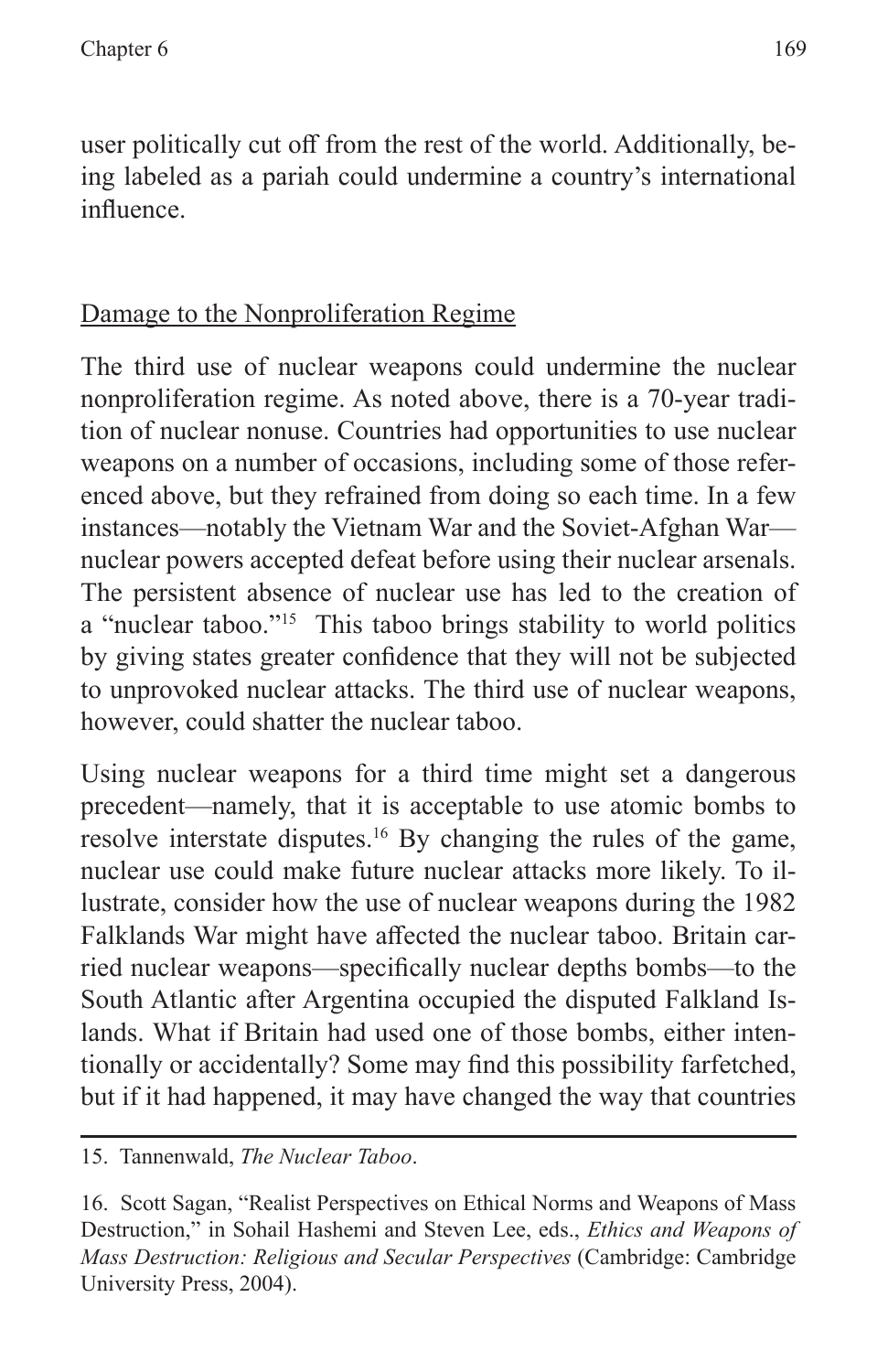thought about nuclear weapons. Up until that point, the bomb had not been used in war for 37 years, contributing to the perception that "responsible" countries do not use such a destructive weapon. However, if Britain had broken the nuclear taboo, other nuclear powers might have believed that they too could use atomic weapons. Nuclear arsenals, then, may have come to play a bigger role in world politics. This brings me to a related point.

Nuclear use may foment nuclear proliferation. One effective nonproliferation strategy is to make the world think that nuclear weapons are utterly useless. If having a nuclear arsenal provides no benefits, why would anyone want to build one? The third use of nuclear weapons could cultivate the opposite perception—that possessing the bomb allows one to get their way in international relations. This was one unintended consequence of the nuclear attacks against Hiroshima and Nagasaki. At the time, most observers believed that using nuclear weapons helped the United States end the Pacific War on favorable terms.<sup>17</sup> This perception fueled widespread interest in nuclear weapons, particularly in the Soviet Union. If nuclear weapons are again seen as useful for coercing other states, interest in atomic arsenals could spike globally.

The preceding logic assumes that states desire nuclear weapons for offensive diplomatic purposes. Yet nuclear arsenals are useful primarily for defense.<sup>18</sup> Even status quo oriented countries, then, might seek nuclear weapons following their third use. Those states might do so to protect themselves from nuclear blackmail or nuclear attacks. History shows that countries sometimes launch nuclear weapons programs after they are faced with perceived nuclear threats. During the 1950s, for instance, the United States

<sup>17.</sup> Scholars continue to debate the role that the U.S. atomic bombings played in ending the Pacific War. See Tsuyoshi Hasegawa, *Racing the Enemy: Stalin, Truman, and the Surrender of Japan* (New York: Belknap Press, 2006); and Richard Frank (Downfall: The End of the Imperial Japanese Empire, New York: Penguin Books, 2001).

<sup>18.</sup> Sechser and Fuhrmann, *Nuclear Weapons and Coercive Diplomacy*.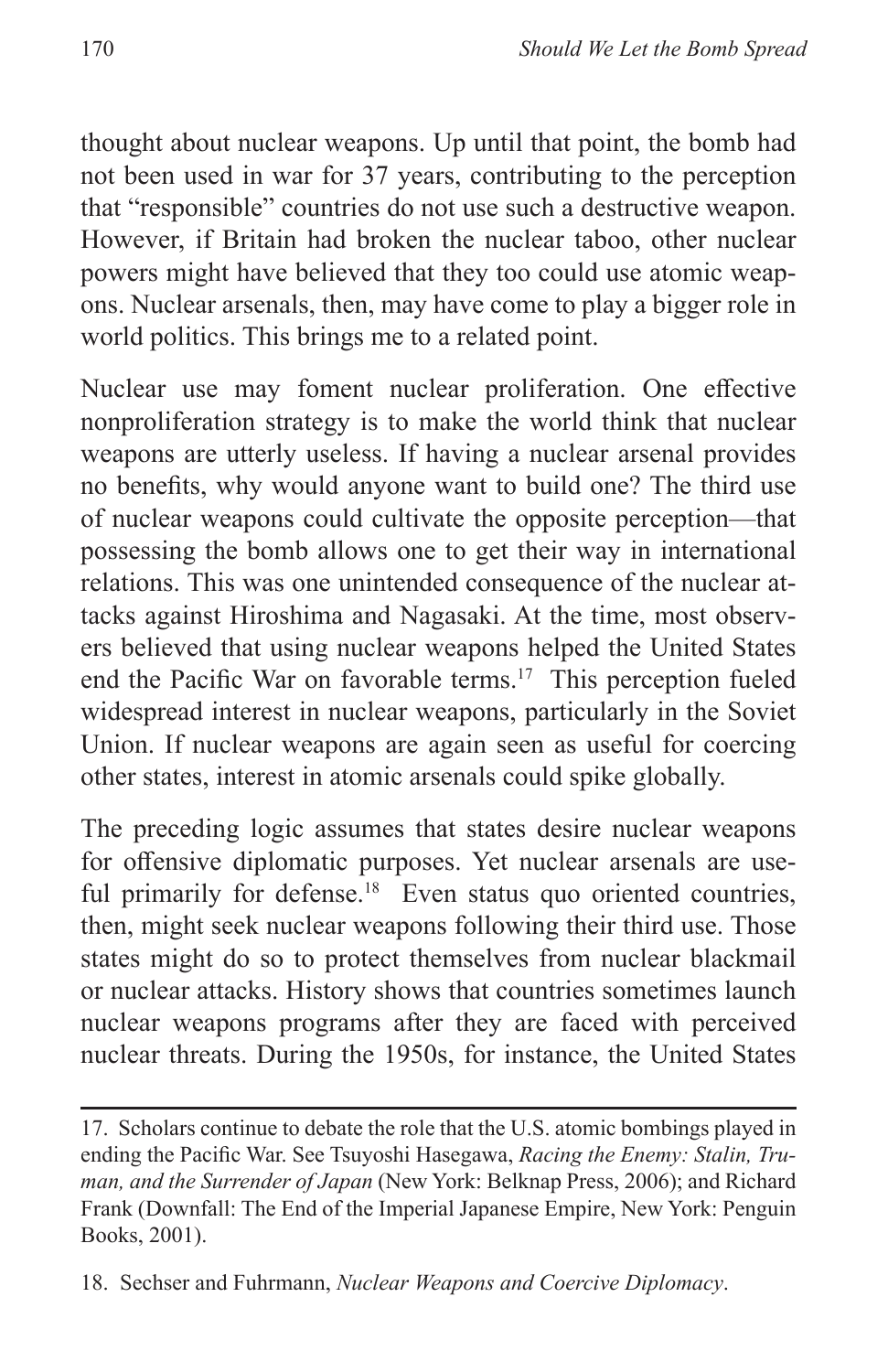brandished its nuclear arsenal in two crises with China in the Taiwan Strait. This caused officials in Beijing to believe that they were vulnerable to U.S. pressure in the absence of a nuclear deterrent. As the Chinese official statement issued after its first nuclear test in 1964 stated, China became a nuclear weapons state to "oppose the U.S. imperialist policy of nuclear blackmail and nuclear threats."19 The third use of nuclear weapons could cultivate a sense of vulnerability in nonnuclear countries, similar to what China felt in the 1950s, causing them to seek a nuclear arsenal. It is not unreasonable to suppose that China's use of nuclear weapons in a future crisis with Taiwan, for example, might motivate some of the other countries with whom Beijing has ongoing disputes—Brunei Indonesia, Japan, Malaysia, the Philippines, Thailand, and Vietnam—to go nuclear.

There are, of course, significant costs associated with building nuclear weapons. In some cases, launching a bomb program may harm a state's security. As underscored by Israel's attacks against Iraq (1981) and Syria (2007), countries suspected of pursuing the bomb may be vulnerable to preventive military strikes. Some states might therefore hesitate to proliferate even if the third use of nuclear weapons leaves them feeling threatened. They may instead opt for another strategy: building the technical capacity to proliferate without actually building nuclear bombs. This strategy, known as "nuclear hedging," allows a state to quickly build a crude bomb in the event of a crisis. It is a potentially attractive path because it allows a country to have its cake (by being able to proliferate quickly if necessary) and eat it too (by skirting some of the costs associated with pursuing nuclear weapons). Some have argued that this is precisely the strategy that Iran is adopting today; Japan is another state believed to be engaging in nuclear hedging.<sup>20</sup> If states opt for this approach, the third use of nuclear weapons could lead to the diffu-

<sup>19.</sup> John Lewis and Xue Litai, *China Builds the Bomb* (Palo Alto, CA: Stanford University Press, 1991), 1.

<sup>20.</sup> Ariel Levite, "Never Say Never Again: Nuclear Reversal Revisited," *International Security* 27, No. 3 (Winter 2002-03): 59-88.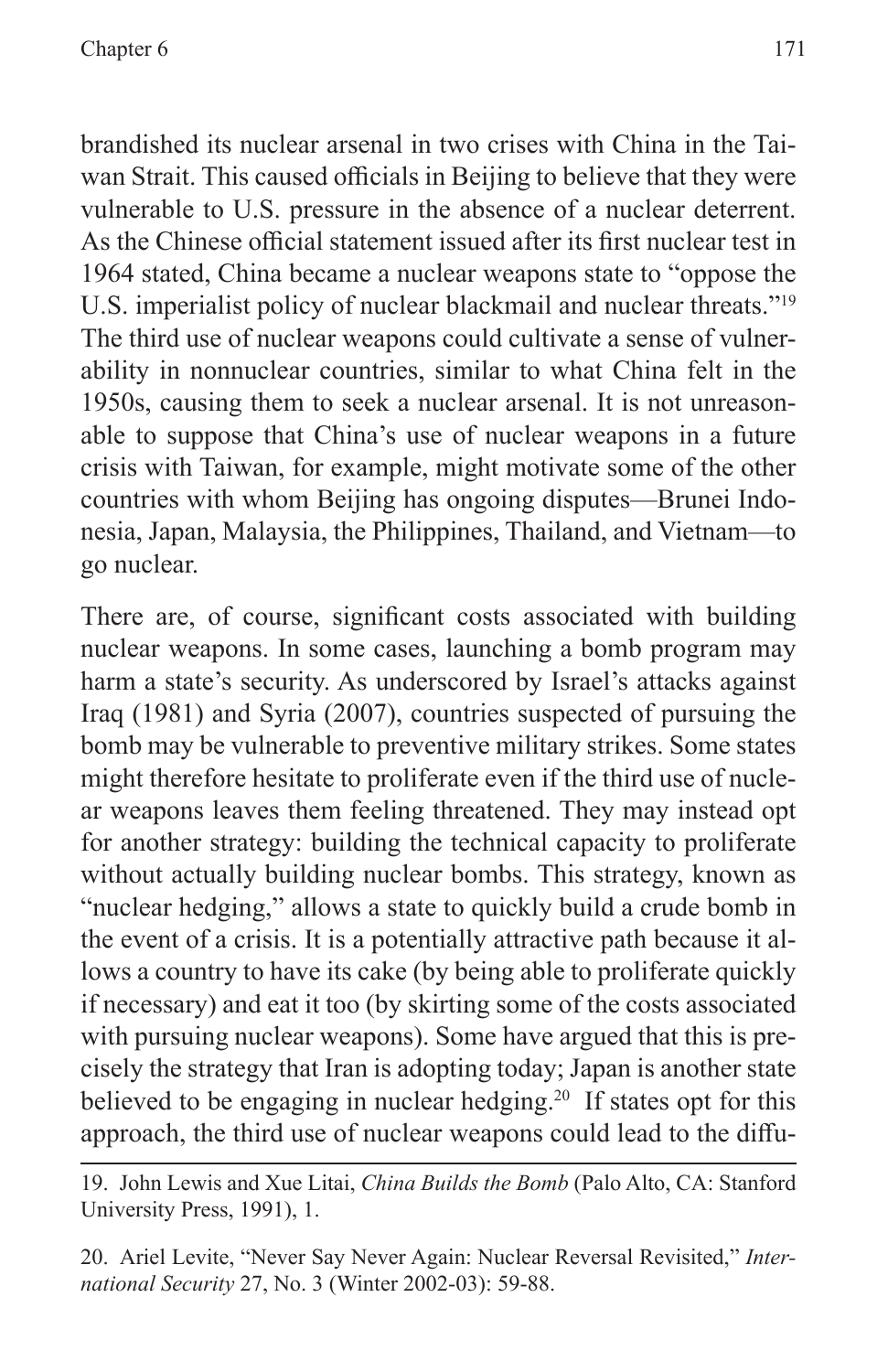sion of advanced nuclear capabilities. Countries may not immediately weaponize those capabilities, but the presence of additional "latent nuclear powers" could undermine international security.<sup>21</sup>

Another use of nuclear weapons could weaken key international institutions, like the Nuclear Nonproliferation Treaty (NPT). The NPT allows five countries to possess nuclear weapons, and requires everyone else to give up the nuclear option. Many scholars and policymakers credit the treaty with restraining the further spread of nuclear weapons. In the early-1960s, President John F. Kennedy famously predicted that 15 or 20 countries could build nuclear weapons in the coming two decades. Yet after the NPT entered into force in 1970, only four states proliferated: India, North Korea, Pakistan, and South Africa. According to NPT advocates, many more countries would have proliferated if the treaty had not been created. Today, the NPT has near-universal membership: all but four countries are members.22 However, the third use of nuclear weapons could cause states to withdraw from the treaty, which is within their right per Article X of the agreement, so long as they provide 90 days advanced notice. Countries who seek nuclear weapons, alternatively, could remain in the treaty and cheat on their NPT commitment. Either way, the glue that held the nonproliferation regime together for more than 40 years may no longer hold following the third use of nuclear weapons.

The discussion in this section so far assumes that the third use of nuclear weapons would negatively affect the nonproliferation regime. It is also possible, somewhat paradoxical, that nuclear use would result in a stronger regime. The international community often reacts to disasters by instituting sweeping reforms. Most of the major improvements to the nonproliferation regime since 1970 resulted from crises of confidence in existing measures. India's

<sup>21.</sup> Matthew Fuhrmann and Benjamin Tkach, "Almost Nuclear: Introducing the Nuclear Latency Dataset," *Conflict Management and Peace Science* 32, No. 4 (September 2015): 443-461.

<sup>22.</sup> The non-members are Israel, India, Pakistan, and North Korea.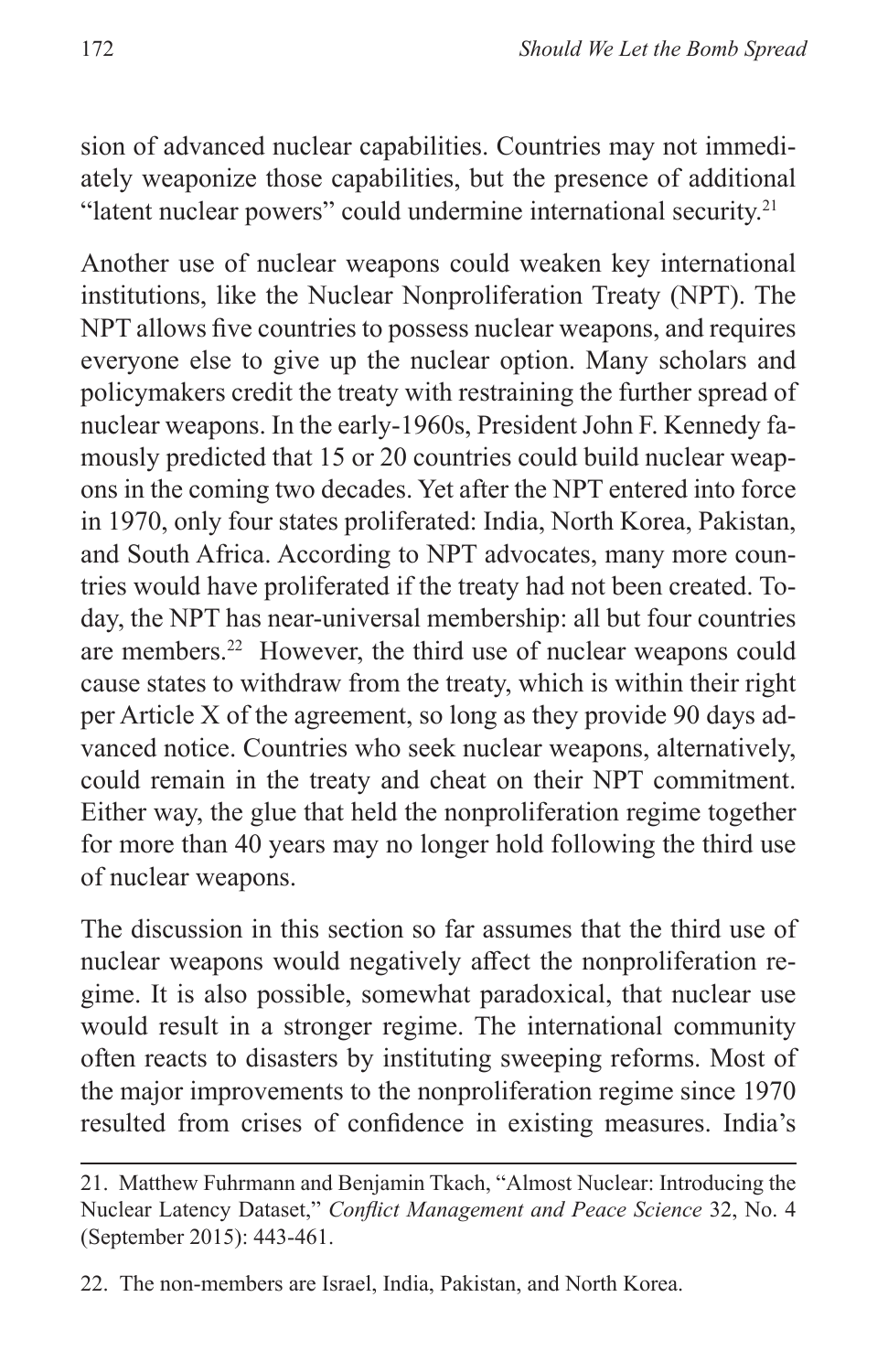nuclear test in 1974 led to the creation of the Nuclear Suppliers Group (NSG), a cartel designed to regulate trade in nuclear technology and materials. Iraq's violations of the NPT prior to the 1991 Persian Gulf War caused the international community to give the International Atomic Energy Agency (IAEA), the main enforcer of the NPT, more teeth through the 1997 Additional Protocol. And the international community sought to strengthen global export controls by passing United Nations (UN) Security Council Resolution 1540 after the public exposure of the A.Q. Khan network, a Pakistani-based operation that supplied nuclear weapon-related technology to Iran, Libya, and North Korea. As these examples illustrate, sweeping reforms are sometimes possible in a time of crisis. The third use of nuclear weapons would no doubt be horrific. It might therefore create a broad international consensus to strengthen nonproliferation norms, in an attempt to lower the odds that the bomb would be used a fourth time. This does not imply that the third use of nuclear weapons would be a good thing. The negative consequences would outweigh any marginal improvement in the nonproliferation regime resulting from nuclear use.

## Erosion of Democracy

Political theorists and international lawyers have long recognized that war can undermine democratic governance—especially civil liberties. In time of war, leaders sometimes face pressures to degrade individual freedoms in the name of protecting state security. As one British lawyer put it, "it's always the case that the flame of civil liberties burns less brightly when surrounded by the smoke from bombed buses and tube trains."23 President Abraham Lincoln, for example, famously suspended the writ of habeas corpus during the American Civil War, denying detainees the right to challenge unlawful imprisonment. Following the attack on Pearl Harbor, President Franklin Delano Roosevelt gave the military authority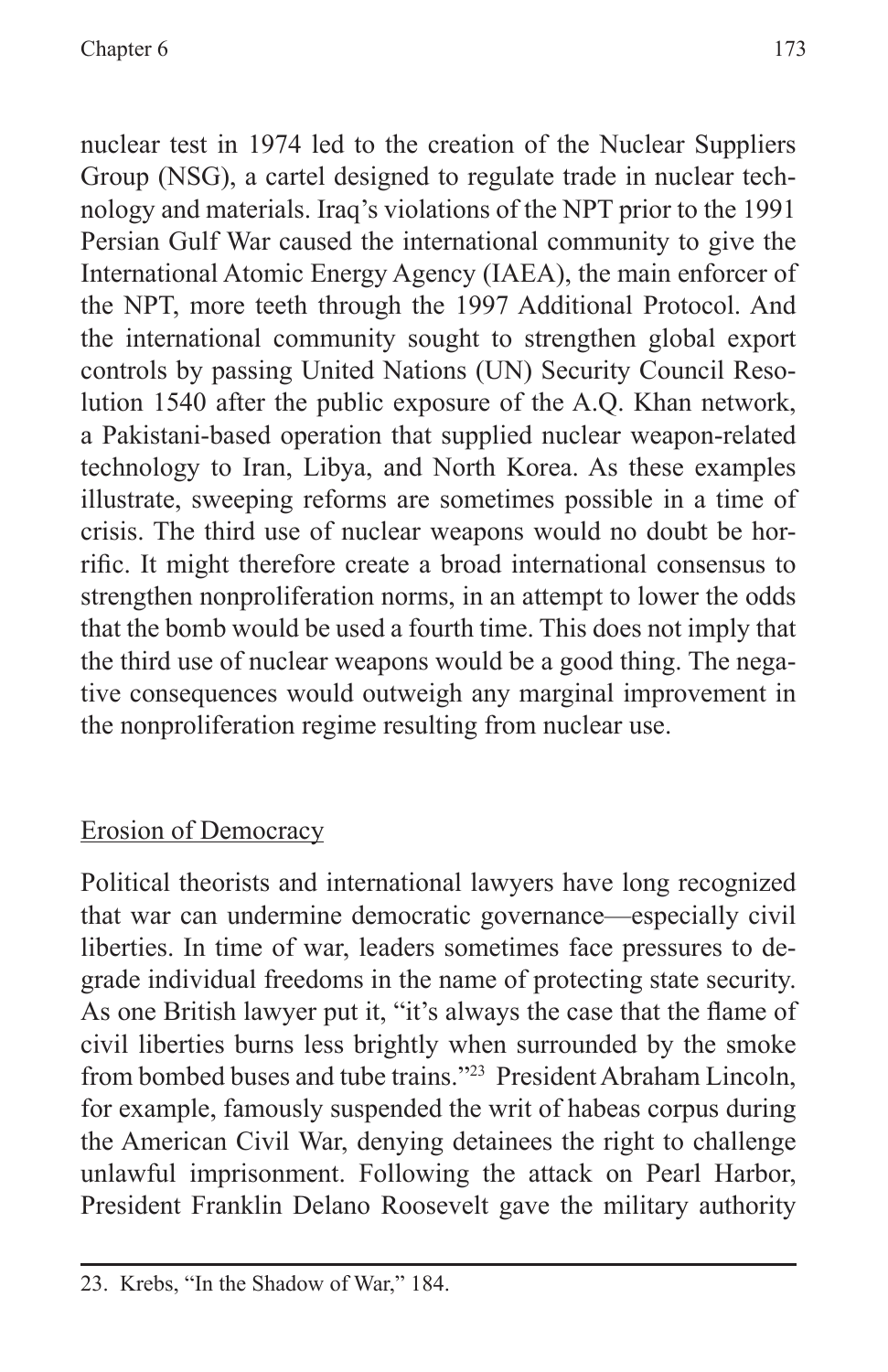to remove Japanese-Americans from the west coast of the United States. And, more recently, civil liberties declined in the United States following the American response to the 9/11 attacks. Measures taken by Washington to prevent future terrorist attacks—such as the passage of the Patriot Act—had the consequence of reducing individual freedoms. As these examples underscore, war can put democratic values at risk in the short-term.

War may also have enduring, long-term effects on civil liberties, although this point is more widely contested in the academic literature. Measures that are put in place during times of emergency, according to one line of thinking, persist long after the fighting stops. Ronald Krebs aptly characterizes this view: "temporary states of emergency become permanent, emergency measures are incorporated into ordinary law, authorities employ emergency powers in everyday situations, and populations' civil liberties baselines adjust to new realities."24 Others challenge this argument. Measures that are imposed during times of war, they argue, are lifted when peace returns.25 Several historical cases support this view: The United States, for instance, reinstated habeas corpus once the civil war ended (although President Ulysses S. Grant temporarily suspended it again in some places during Reconstruction).

It is also possible that the long-term effects of war on democracy are positive. An executive's erosion of democracy during wartime could prompt a domestic backlash once fighting stops, leading to new measures that reign-in executive power. Some scholars point to the U.S. experience with the Vietnam War to substantiate this notion.26 When the war ended, Congress passed the War Powers Resolution (1973), making it more difficult for the president to send U.S. forces abroad without congressional consent.

<sup>24.</sup> Ibid*.*, 187-188.

<sup>25.</sup> Eric Posner and Adrian Vermeule, T*he Executive Unbound: After the Madisonian Republic* (Oxford: Oxford University Press, 2011).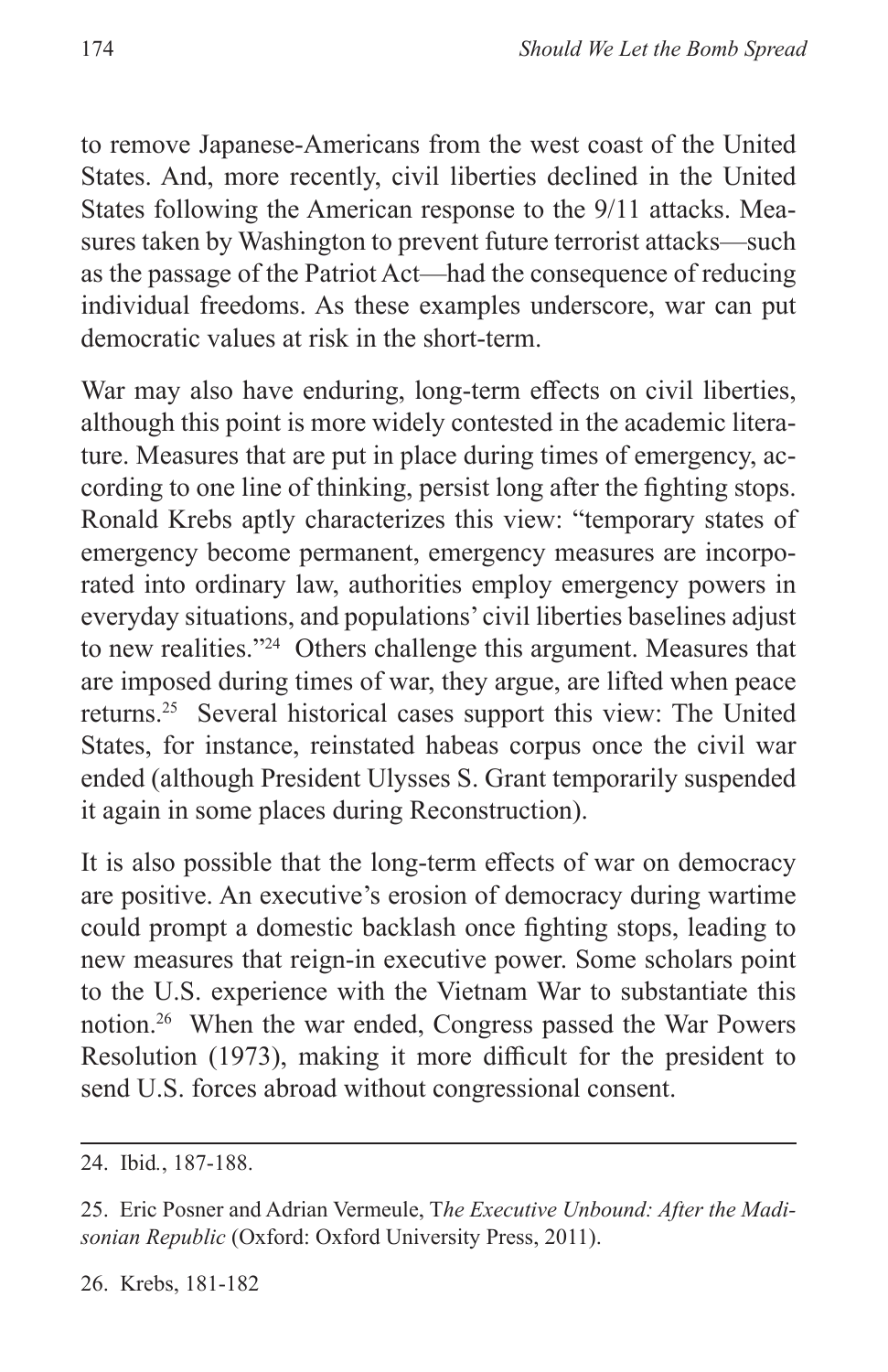How might the third use of nuclear weapons influence democracy? There is general consensus that civil liberties are more likely to erode when states face intense threats.27 A nuclear attack would likely trigger a sense of extreme panic in the target country. It is therefore possible that the target would face pressure to prioritize security above all else. When the conflict ended, the target might continue to impose restrictions on civil liberties, to forestall future nuclear attacks.

The bomb's third use might also erode democracy in states other than the target— particularly in those countries that could be vulnerable to nuclear strikes. Once the tradition of nuclear nonuse is broken, all states might change their views on the likelihood that they could suffer a nuclear attack. Given their obvious incentive to avoid atomic strikes, states may institute new measures to protect themselves from nuclear punishment. One possibility is that countries would give executives more sweeping powers, potentially at the risk of individual liberties, institutional checks and balances, and other hallmarks of democratic governance. Imagine if Russia launched a nuclear attack against Ukraine (leaving aside judgments about whether this is conceivable or not). Following such an attack, Russia's other rivals might come to believe that they are vulnerable to nuclear strikes. In addition, states that are enemies of nuclear powers other than Russia would probably face a heightened sense of insecurity. If Russia used nuclear weapons against Ukraine, for example, Japan and South Korea might fear that North Korea would be emboldened to follow suit against them. The potential victims of future nuclear attacks would naturally seek to enhance their security, and, in doing so, they may weaken their commitments to democracy.

## *Factors that Might Influence the Political Effects of Nuclear Use*

We cannot know for certain, as noted previously, what would hap-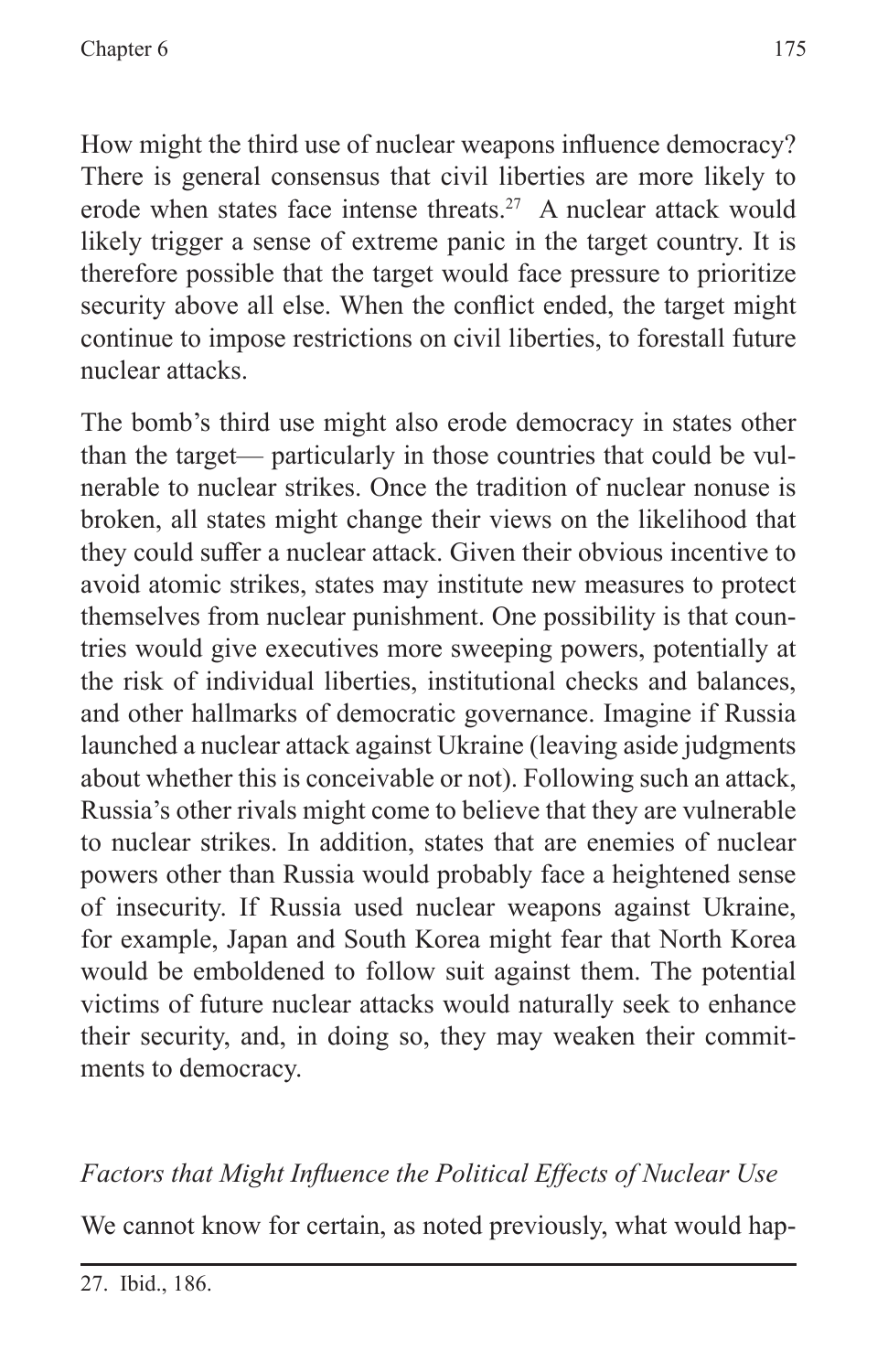pen if there is another nuclear attack. Some of the consequences identified above may emerge following the third use of nuclear weapons, but others may not. Whether costs materialize—and the degree to which they do so—will depend on a wide variety of considerations. This section focuses on some of the relevant factors. I identify the five "W's"—who, what, when, where, and why of nuclear third use—that could shape the nature and magnitude of the above political costs.

#### Factor #1: Who Uses Nuclear Weapons?

The characteristics of the nuclear user could play an important role. How powerful that state is, for example, may affect the price that it pays for using nuclear bombs. A superpower, like the United States today, may be relatively insulated from political blowback. Other states might be deterred from launching retaliatory strikes against the United States, for fear of provoking a broader conflict that they would likely lose. By contrast, potential punishers of the nuclear user may be less worried about military escalation if they are dealing with a non-superpower. The relative "rogueness" of the nuclear user would also be important. For a state that is largely cut off from the international community already—for example, North Korea any additional isolation they might suffer as a result of using nuclear weapons could be trivial. Nuclear use, therefore, may be less costly for those states. Yet, for a country like China that is heavily integrated in the global economy, economic sanctions could have a devastating effect.

Some of the preceding discussion implies that the nuclear user would be a country. But this need not be the case. It is theoretically possible that the third user of nuclear weapons could be a terrorist group. Whether the user is a country or not would likely matter when it comes to the political fallout of a nuclear attack, a point on which I will elaborate later.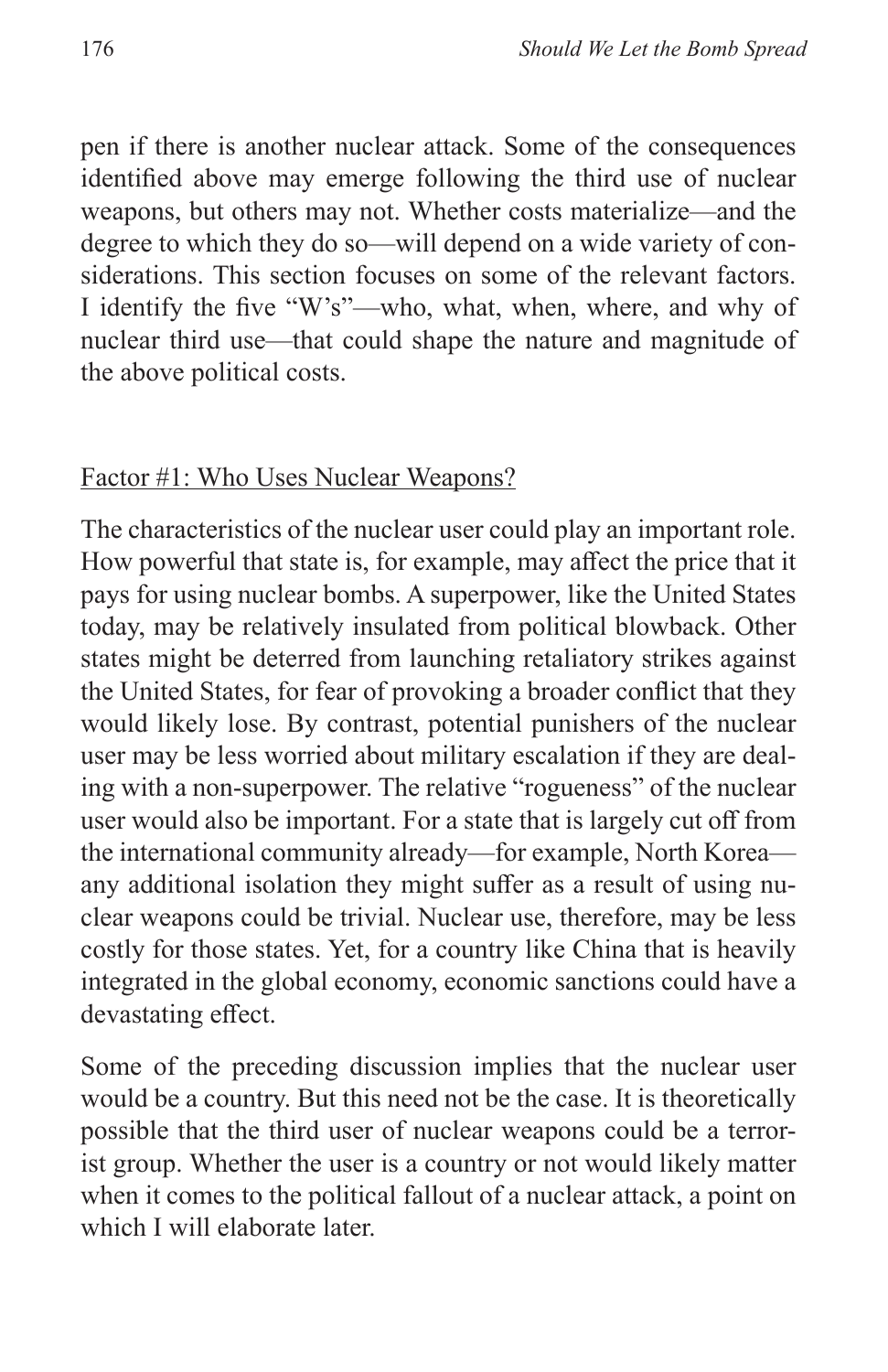#### Factor #2: What is Targeted?

What the nuclear user destroys in an attack would also influence the political costs. Launching an attack against a city that kills 100,000 or more civilians is one thing. Using tactical bombs on the battlefield against an advancing army is another. Yet another is bombing a remote "hardened" target that results in relatively few casualties. The international community would likely deplore any use of nuclear weapons, but states would probably react the strongest to countervalue targeting. Thus, the political costs—especially the blowback for the nuclear user—would likely be greatest in cases where a state deliberately targets civilians.

## Factor #3: When are Nuclear Weapons Used?

When a state launches a nuclear attack is another significant factor. It matters, in particular, whether nuclear use occurs during an ongoing war or in peacetime. Even conventional preventive attacks are controversial, as underscored by the 2003 Iraq War. A bolt from the blue nuclear attack would be a particularly strong violation of a longstanding international norm. Such an incident could draw extreme ire from other states, thus increasing the costs for the attacker. Things might be different if the third use of nuclear weapons occurred in the midst of a protracted conventional war. The political costs for the attacker, then, may be somewhat reduced in those cases, even if the blowback is still severe. Think, for the sake of illustration, about the U.S. attack on Hiroshima vis-à-vis a hypothetical preventive nuclear strike against Tokyo in 1940.

#### Factor #4: Where is the Bomb Used?

Against whom an attacker uses nuclear weapons could influence the consequences of nuclear use for world politics. Whether the target possesses nuclear weapons is one critical consideration. If the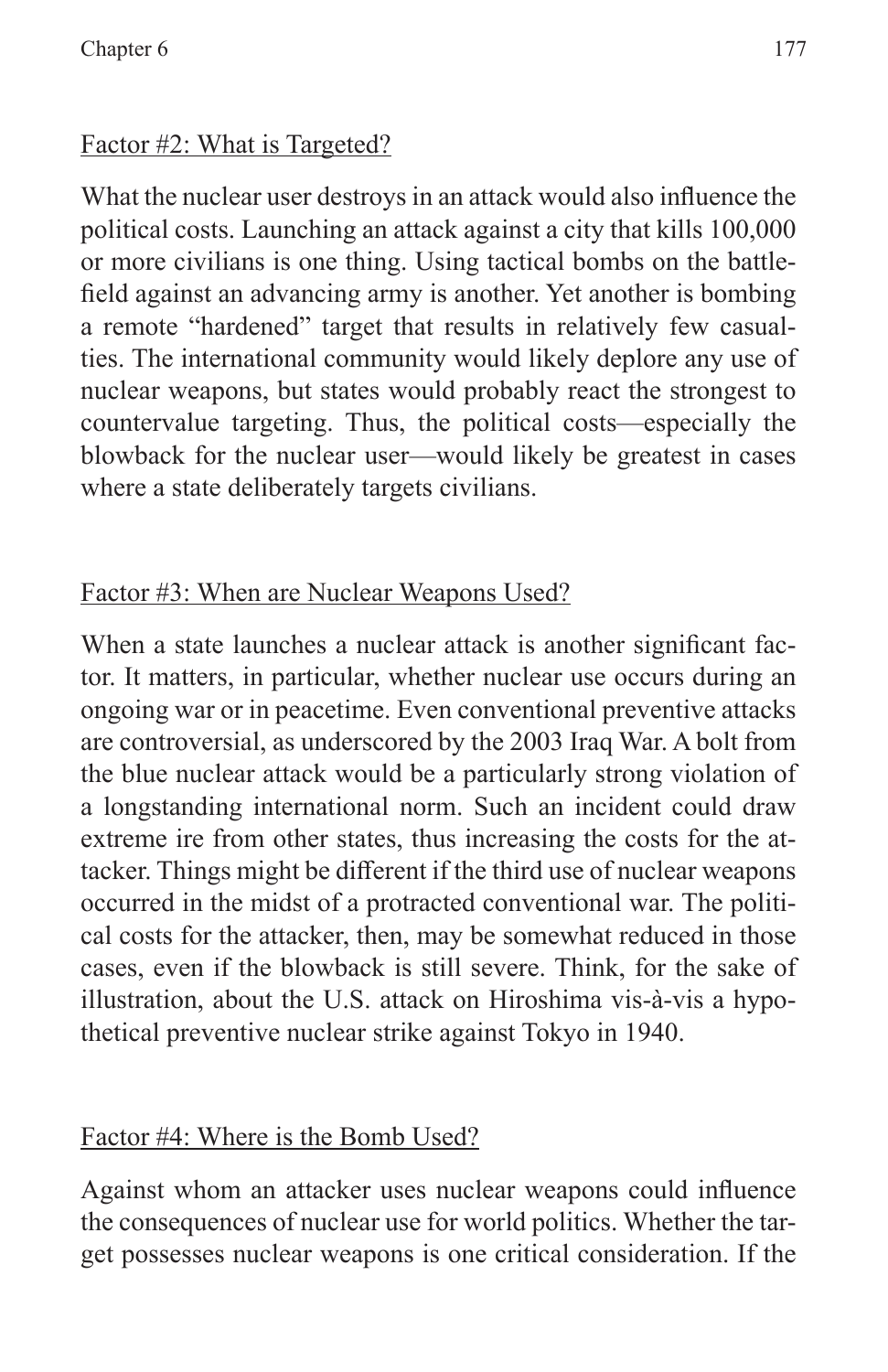target is nonnuclear, the potential for nuclear escalation declines. At the same time, some of the non-military costs for the attacker could increase. Using the bomb against a nonnuclear state could be seen as particularly reprehensible,<sup>28</sup> and might trigger a stiffer response from the international community. If the target also possesses the bomb, there is a higher probability of nuclear retaliation. Those scenarios, then, are potentially more dangerous for international security. Yet the non-military costs might decline slightly, as others are less likely to perceive the attack as an attempt to bully a defenseless country.

The target's ability to cope with a nuclear attack might also be significant. Several of the political costs discussed previously may be worse when the target is unstable. In particular, countries that are already prone to political violence would probably be more prone to civil war following a nuclear attack. On top of this, unstable countries, which are also likely to be underdeveloped, may be relatively helpless when it comes to addressing the fallout from a nuclear attack. Life in a developed country would almost certainly be chaotic after a nuclear strike, too. But a state with the capacity to at least partially deal with an emergency might be able to lessen refugee problems and other environmental issues, although these problems would still be acute. Therefore, conflict might be more likely to diffuse when the target is weak (for example, Pakistan) than when it is strong (for example, the United States).

#### Factor #5: Why are Nuclear Weapons Used?

The reason a state used nuclear weapons represents a fifth key consideration. The third use of nuclear weapons could be deliberate or accidental. Indeed, many plausible nuclear attack scenarios during the Cold War and today involve non-authorized nuclear use. It was possible that during the Cuban Missile Crisis, for instance, a lo-

28. Paul Huth and Bruce Russett, "Deterrence Failure and Crisis Escalation," *International Studies Quarterly* 32, No. 1 (February 1988): 35.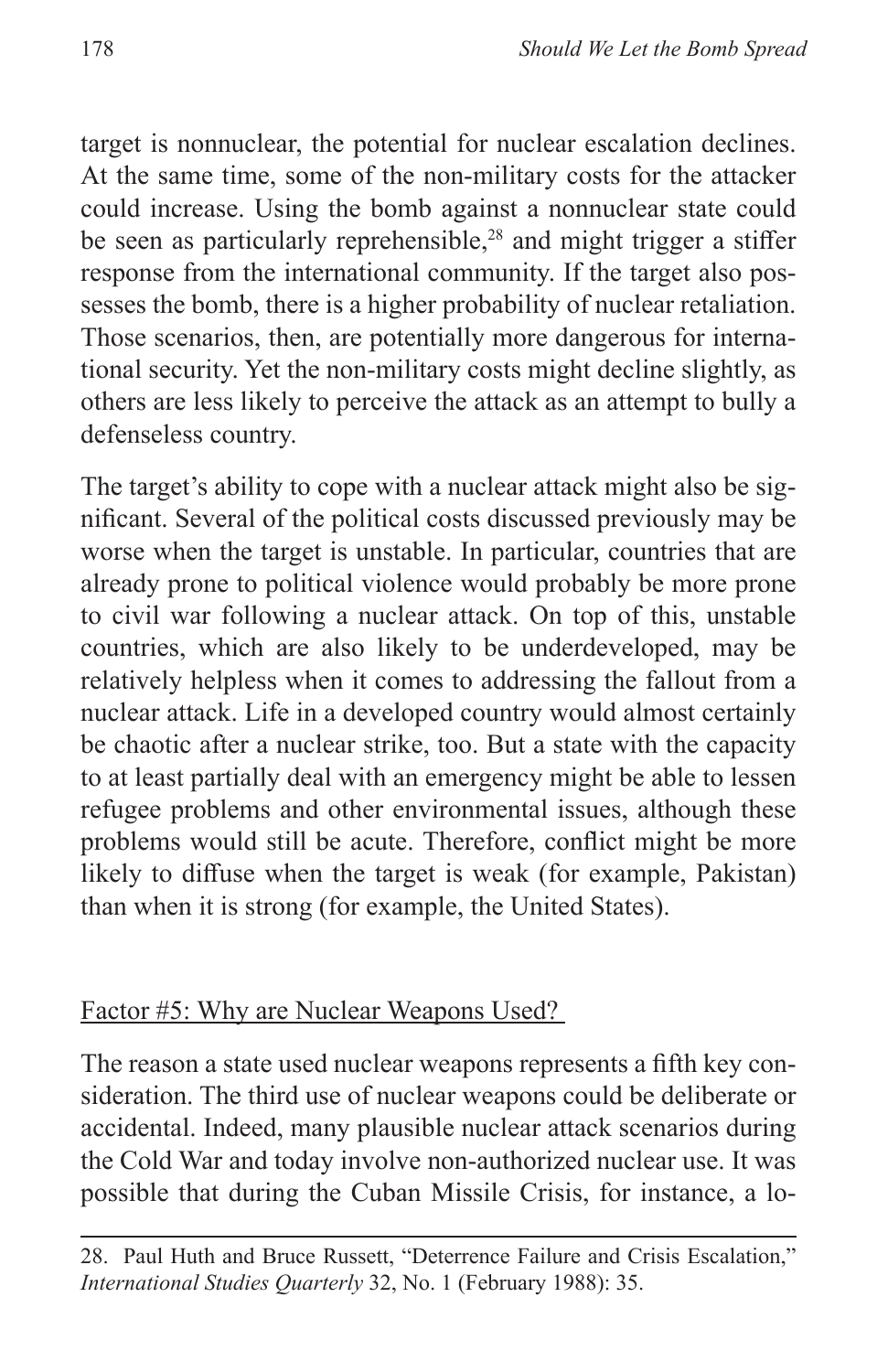cal Soviet commander in Cuba could have fired a nuclear weapon without explicit authorization from Moscow. If the third use of nuclear weapons occurs due to the actions of a rogue military officer, the nature of the political costs could change dramatically. For example, international attention might be focused on how to better secure existing nuclear arsenals, rather than on how to punish the nuclear user. This does not imply, of course, that a nuclear user would be absolved of any and all responsibility simply because an attack was accidental.

When attacks are deliberate, the intentions of the attacker also matter. First, it makes a difference whether others perceive its aims as offensive or defensive. Most deliberate uses of nuclear weapons that one can imagine serve a coercive purpose: The attacker hopes to change the behavior of the target by inflicting massive amounts of punishment, or impose its will militarily. However, not all coercive uses of nuclear weapons are the same. In some cases, the attacker seeks a return to the status quo ante. Using nuclear weapons to restore stability to a system that was challenged by a revisionist power may be viewed as more acceptable than launching a nuclear attack entirely for offensive purposes. Consider the 1991 Persian Gulf War. The United States tried to force Saddam Hussein from Kuwait, first with diplomacy and then with military force. Yet the international community did not view Washington as the aggressor. Most observers recognized that the United States was responding to Saddam's unprovoked invasion and occupation of a largely defenseless neighbor. In this type of case, nuclear use may be less costly than when the attacker's aims are perceived as offensive, as in the 2003 invasion of Iraq (note that there is some overlap here with factor #3).

Second, the attacker's specific goals are also relevant. Other countries would probably respond differently to the third use of nuclear weapons based on the stakes for the attacker. If the attacker is fighting for its survival, and especially if it was attacked first, others might understand why it resorted to the nuclear option, potentially lessening their willingness to retaliate diplomatically, politically,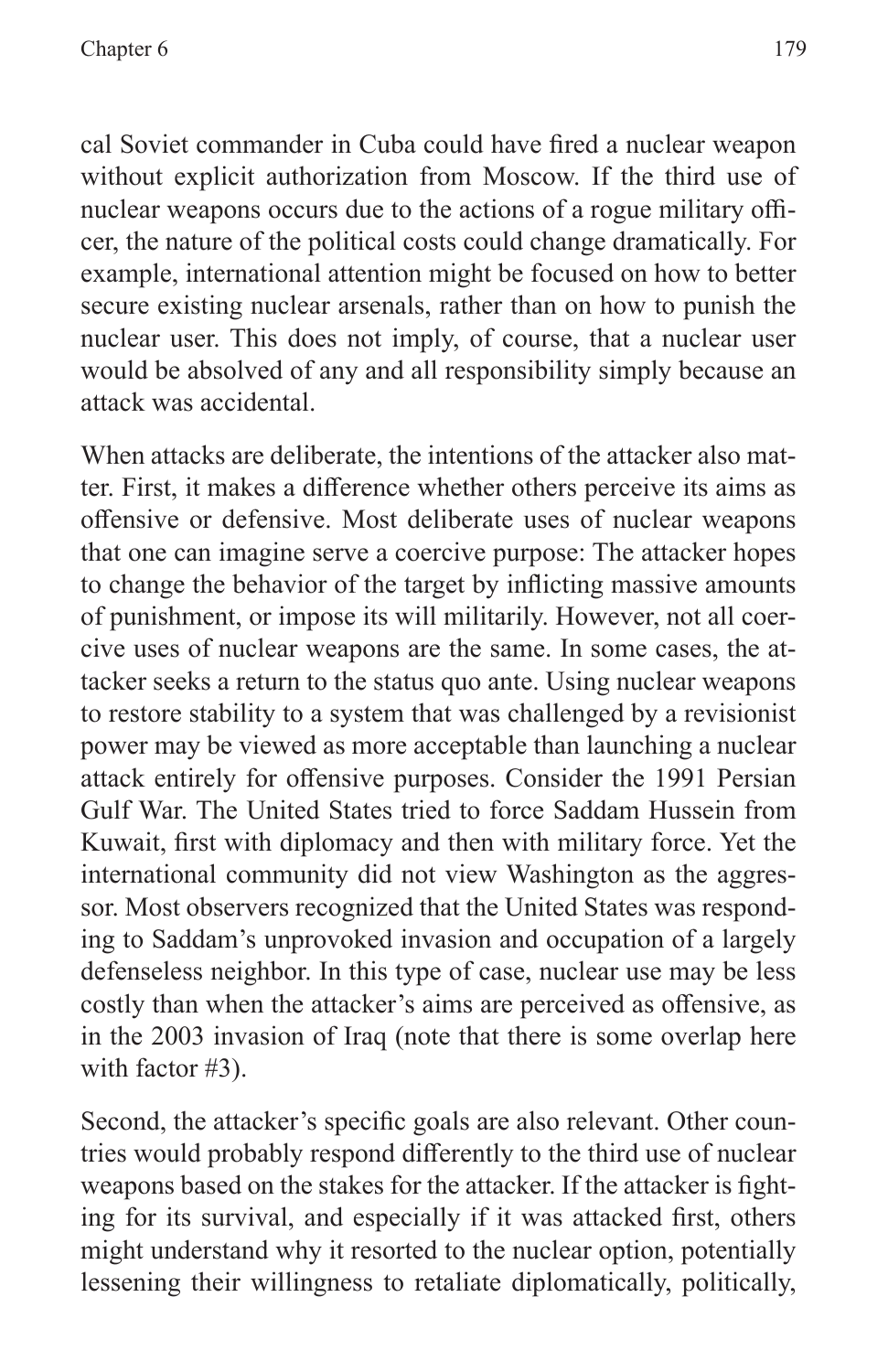or economically. By contrast, others may have a hard time empathizing with a state that used nuclear weapons in pursuit of an important but non-vital objective, like forcing the target to hand over disputed territory.

#### *Conclusion: The Role of Nuclear Weapons in World Politics*

Two points about the consequences of nuclear use are worth underscoring. First, many of the political effects discussed in this chapter—for example, the possibility of conflict escalation—are straightforward, but others are less obvious. The effects of nuclear use for democracy and civil war, in particular, have received relatively little attention in the literature. These things might seem trivial when compared to the loss of hundreds of thousands of civilians. At the same time, we risk underestimating the effects of nuclear use by neglecting the political costs of an atomic attack. This chapter represents a modest attempt to discuss some of the main political consequences; there are no doubt others that I have not identified.

Second, there is important variation in the political costs of nuclear use. All uses of atomic bombs are not created equal, even if they produce similar human costs. Both a Pakistani tactical nuclear attack against advancing Indian conventional forces in a future war and a North Korean nuclear attack on Seoul launched in response to a mistaken false warning of an incoming American missile attack, for example, would produce horrific consequences, but they would likely affect world politics in different ways. The "five W's" of nuclear use discussed in this chapter offer a framework for understanding how the political costs might vary.

More generally, the analysis in this chapter speaks to the tradition of nuclear nonuse.29 Everyone understands that a nuclear attack

<sup>29.</sup> Tannenwald, *The Nuclear Taboo*; and Paul, T*he Tradition of Nonuse of Nuclear Weapons*.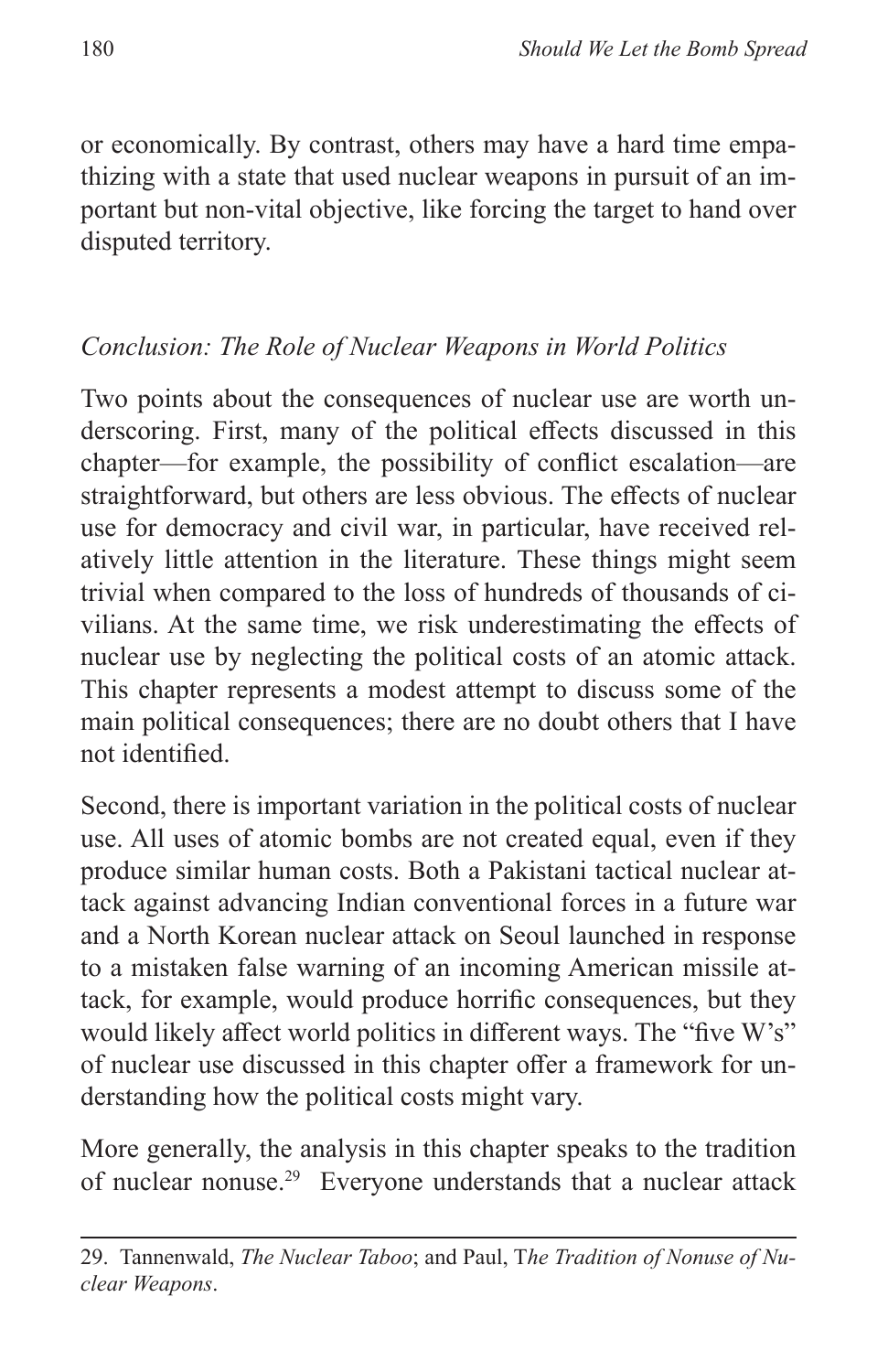would be devastating for the target. However, my analysis reaffirms that the third use of nuclear weapons would also be quite costly for the attacker. A state that launched a nuclear attack would probably suffer enormous political blowback, and would do great damage to the nonproliferation regime (which is damaging to the extent that the attacker cares about limiting the spread of nuclear weapons). These costs help explain why countries have refrained from using nuclear weapons in war since 1945, although moral considerations also play an important role.

In addition, this chapter has implications for the benefits that states derive (and do not gain) from possessing a nuclear arsenal. Some have argued that atomic arsenals are useful tools of coercion and intimidation.30 Nuclear weapons, according to this line of thinking, have benefits that extend well beyond deterrence. States can extract concessions more effectively or impose their will on others simply by raising the possibility of a nuclear attack. Others have challenged this view, arguing that nuclear weapons have little utility beyond deterring military conflict.<sup>31</sup> The reason is simple: It is difficult to make nuclear threats credible when the potential attacker's aims are compellent in nature (as opposed to deterrent). Recognizing that there is variation in the costs of nuclear use for the challenger helps us understand why nuclear weapons may be useful for some political purposes and not others. Consider a hypothetical scenario where China decides to attack Japan's third largest city, Osaka, after escalating conventional engagements over the Senkaku Islands. The costs for the attacker are greatest in this case because nuclear use occurred for offensive purposes during a crisis in which the attacker's national survival was not at stake. This is partially why this scenario is quite unlikely to occur. China is un-

31. Todd Sechser and Matthew Fuhrmann, "Crisis Bargaining and Nuclear Blackmail," *International Organization* 67, No. 1 (2013): 173-195.

<sup>30.</sup> See, for example, Pape, *Bombing to Win*; Kyle Beardsley and Victor Asal, "Winning with the Bomb," *Journal of Conflict Resolution* 53, No. 2 (March 2009): 278-301; and Matthew Kroenig, "Nuclear Superiority and the Balance of Resolve," *International Organization* 67, No. 1 (January 2013): 141-171.